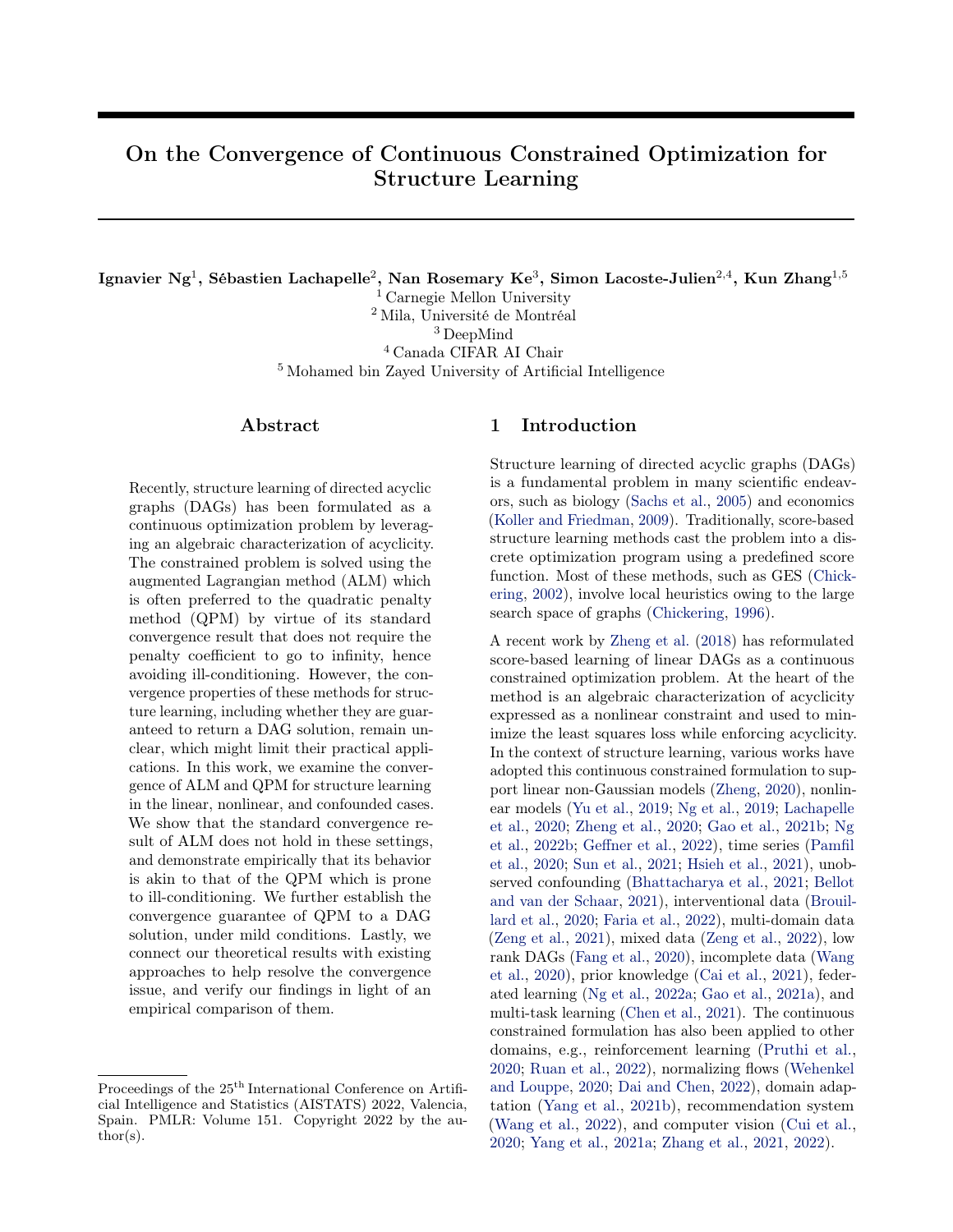Like in the original work, most of these extensions rely on the augmented Lagrangian method (ALM) [\(Bert](#page-9-15)[sekas,](#page-9-15) [1982,](#page-9-15) [1999\)](#page-9-16) to solve the continuous constrained optimization problem. This choice of algorithm was originally motivated by the convergence result of ALM, which, unlike the classical *quadratic penalty method* (QPM) [\(Powell,](#page-10-9) [1969;](#page-10-9) [Fletcher,](#page-9-17) [1987\)](#page-9-17), does not require increasing the penalty coefficient to infinity [\(Zheng](#page-11-0) [et al.,](#page-11-0) [2018,](#page-11-0) Proposition 3). Despite abundant extensions and applications of the continuous constrained formulation, it remains unclear whether the required conditions for the standard convergence result of ALM, or more specifically, the regularity conditions, are satisfied in these settings, and whether the continuous constrained formulation is guaranteed to converge to a DAG solution, which is a key to structure learning.

Contributions. We examine the convergence properties of ALM and QPM for structure learning in the linear, nonlinear, and confounded cases. We conclude (i) that, unfortunately, the conditions behind standard convergence result of ALM are not satisfied in these settings, (ii) that, furthermore, the empirical behavior of ALM is similar to QPM that requires the penalty coefficient to go to infinity and is prone to ill-conditioning, and (iii) that, interestingly, QPM is guaranteed to converge to a DAG solution, under mild conditions. We then provide the implications of our theoretical results for existing approaches to help resolve the convergence issue, with an empirical comparison of them that verifies our findings and makes them more intuitive.

We note that the problem has received considerable attention. For instance, [Wei et al.](#page-11-14) [\(2020\)](#page-11-14) studied a related problem, involving the regularity conditions of the continuous constrained formulation. It is worth mentioning that our contributions are different and more complete in terms of the technical development and results. Specifically, [Wei et al.](#page-11-14) [\(2020\)](#page-11-14) focused on the Karush-Kuhn-Tucker (KKT) conditions, while our study focuses on the convergence of specific constrained optimization methods (i.e., ALM and QPM), which provides practical insight for solving the optimization problem. Furthermore, they focused on the linear case, while our results also apply to the nonlinear and confounded cases, under the same umbrella.

**Organization of the paper.** We give an overview of score-based learning, continuous constrained formulation of structure learning, and the ALM in Section [2.](#page-1-0) In Section [3,](#page-3-0) we examine the convergence of ALM and QPM for structure learning in the linear and nonlinear cases. We extend the results to the confounded case in Section [4,](#page-4-0) and connect them with different approaches to resolve the convergence issue in Section [5.](#page-5-0) We provide empirical studies in Section [6](#page-6-0) to verify our results, and conclude our work in Section [7.](#page-8-0)

## <span id="page-1-0"></span>2 Background

We provide a brief review of score-based structure learning, the NOTEARS method [\(Zheng et al.,](#page-11-0) [2018\)](#page-11-0) and the standard convergence result of ALM.

#### 2.1 Score-Based Structure Learning

Structure learning refers to the problem of learning a graphical structure (in our case a DAG) from data. Given the random vector  $X = (X_1, \ldots, X_d)$  consisting of  $d$  random variables, we assume that the corresponding design matrix  $\mathbf{X} = \begin{bmatrix} \mathbf{X}_1 & \mathbf{X}_d \end{bmatrix}$   $2 \mathbb{R}^{n-d}$ is generated from a joint distribution  $P(X)$  (with a density  $p(x)$  that is Markov with respect to the ground truth DAG G and can be factorized as  $p(x) =$  $\prod_{i=1}^{d} p_i(x_i|x_{\mathsf{PA}_i^G})$ , where  $\mathsf{PA}_i^G$  designates the set of parents of  $X_i$  in the DAG G. In general, the underlying DAG is only identifiable up to Markov equivalence under the faithfulness [\(Spirtes et al.,](#page-11-15) [2000\)](#page-11-15) or the sparsest Markov representation assumption [\(Raskutti and Uh](#page-10-10)[ler,](#page-10-10) [2018\)](#page-10-10). Under certain assumptions on the data distribution, the DAG G is fully identifiable, such as the linear non-Gaussian model [\(Shimizu et al.,](#page-11-16) [2006\)](#page-11-16), linear Gaussian model with equal noise variances [\(Pe](#page-10-11)[ters and Bühlmann,](#page-10-11) [2013a\)](#page-10-11), nonlinear additive noise model [\(Hoyer et al.,](#page-9-18) [2009;](#page-9-18) [Peters et al.,](#page-10-12) [2014\)](#page-10-12), and post-nonlinear model [\(Zhang and Hyvärinen,](#page-11-17) [2009\)](#page-11-17).

To recover the structure  $G$  or its Markov equivalence class, a major class of structure learning methods are the score-based methods that solves an optimization problem over the space of graphs using some goodness-of-fit measure with a sparsity regularization term. Some examples include GES [\(Chickering,](#page-9-0) [2002\)](#page-9-0),  $\ell_0$ -regularized likelihood [\(Van de Geer and Bühlmann,](#page-11-18) [2013\)](#page-11-18), integer linear programming [\(Jaakkola et al.,](#page-10-13) [2010;](#page-10-13) [Cussens,](#page-9-19) [2011\)](#page-9-19), dynamic programming [\(Koivisto](#page-10-14) [and Sood,](#page-10-14) [2004;](#page-10-14) [Ott et al.,](#page-10-15) [2004;](#page-10-15) [Singh and Moore,](#page-11-19)  $2005$ , and  $A^*$  [\(Yuan and Malone,](#page-11-20) [2013\)](#page-11-20). Most of these methods tackle the structure search problem in its natural discrete form.

## <span id="page-1-1"></span>2.2 Continuous Constrained Optimization for Structure Learning

NOTEARS. [Zheng et al.](#page-11-0) [\(2018\)](#page-11-0) proposed a continuous constrained formulation for score-based learning of linear DAGs. In particular, the linear DAG model is equivalently represented by the linear structural equation model (SEM)

<span id="page-1-2"></span>
$$
X = W^{\top} X + N,\tag{1}
$$

where  $W$  is the weighted adjacency matrix of a DAG, and N is a noise vector characterized by the noise covariance matrix  $\Omega$ . We assume here that the elements of N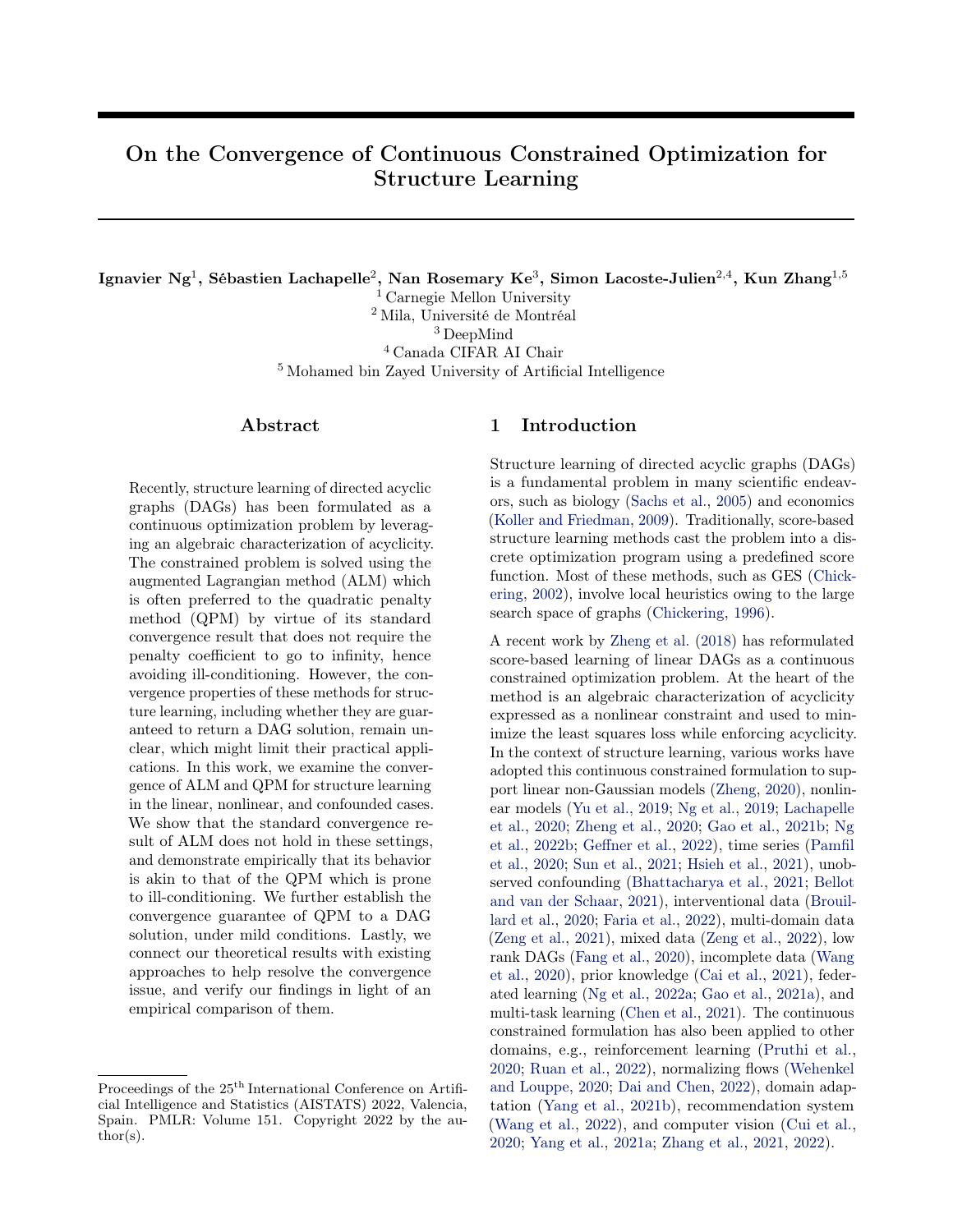are mutually independent, and there is no unobserved confounder. Denoting by the element-wise product, and by  $e^M$  the matrix exponential of a square matrix M, the authors have shown that  $tr(e^{W-W})$   $d=0$ holds if and only if W represents a DAG. The resulting continuous constrained optimization problem is

$$
\min_{W \geq \mathbb{R}^{d-d}} \frac{1}{2n} k\mathbf{X} \quad \mathbf{X} W k_2^2 + \lambda k W k_1
$$
\nsubject to 
$$
\text{tr}(e^{W-W}) \quad d = 0,
$$

where  $k \; k_2$  and  $k \; k_1$  denote the element-wise  $\ell_2$  and  $\ell_1$  norms, respectively, and  $\lambda$  is the regularization coefficient. Here,  $(1/2n)kX$   $XWk<sub>2</sub><sup>2</sup>$  is the least squares objective and is equal, up to a constant, to the loglikelihood of linear Gaussian DAGs assuming equal noise variances. The  $\ell_1$  regularization term  $kWk_1$  is useful for enforcing sparsity on the matrix W.

NOTEARS-MLP. To generalize the above formulation to the nonlinear case, [Zheng et al.](#page-11-3) [\(2020\)](#page-11-3) used multi-layer perceptrons (MLPs) to model nonlinear relationships. For each variable  $X_i$ , let  $\textsf{MLP}(u; A_i)$  be the corresponding MLP with input row vector  $u, \ell$ layers, weights  $A_i = (A_i^{(1)}, \dots, A_i^{(\ell)})$ , and element-wise activation function  $\sigma($ ), defined as follows:

$$
\begin{aligned} \text{MLP}(u; A_i) &= \sigma \big( \quad \sigma(\sigma(uA_i^{(1)}) A_i^{(2)} \big) \quad ) A_i^{(\ell)}, \\ A_i^{(t)} \, 2 \, \mathbb{R}^{s_{t-1} - s_t}, \quad s_0 &= d, \ s_\ell = 1. \end{aligned}
$$

Let  $A = (A_1, \ldots, A_d)$  denote the weights of MLPs corresponding to all variables. The authors defined an equivalent adjacency matrix  $(B(A))_{ji} = kj$ th-row $(A_i^{(1)})k_2$ and proposed to solve the optimization problem

$$
\min_{A} \frac{1}{n} \sum_{i=1}^{d} k \mathbf{X}_i \quad \text{MLP}(\mathbf{X}; A_i) k_2^2 + \lambda k A_i^{(1)} k_1
$$
\nsubject to 
$$
\text{tr}(e^{B(A) - B(A)}) \quad d = 0.
$$

As described in Section [1,](#page-0-0) there are several other extensions of NOTEARS to the nonlinear case that also adopt the continuous constrained formulation, e.g., DAG-GNN [\(Yu et al.,](#page-11-2) [2019\)](#page-11-2), GraN-DAG [\(Lachapelle](#page-10-3) [et al.,](#page-10-3) [2020\)](#page-10-3), and MCSL [\(Ng et al.,](#page-10-4) [2022b\)](#page-10-4). In this work we focus on NOTEARS-MLP for convergence analysis, since it is conceptually simple compared to the others. We leave the analysis for the others for future work.

Optimization. The above optimization problems involve a hard DAG constraint and are solved via ALM, a general method for continuous constrained optimization, which we review next.

#### <span id="page-2-2"></span>2.3 Augmented Lagrangian Method

Consider the generic constrained optimization problem

<span id="page-2-0"></span>
$$
\min_{\theta \ge R^m} f(\theta) \text{ subject to } h(\theta) = 0,
$$
 (2)

<span id="page-2-1"></span>Algorithm 1 Augmented Lagrangian Method [\(No](#page-10-16)[cedal and Wright,](#page-10-16) [2006,](#page-10-16) Framework 17.3)

- **Require:** starting penalty coefficient  $\rho_1 > 0$ ; starting Lagrange multiplier  $\alpha_1$ ; multiplicative factor  $\beta > 1$ ; reduction factor  $\gamma < 1$ ; nonnegative sequence  $f_{\tau_k} g$ ; starting point  $\theta_0$
- 1: for  $k = 1, 2, ...$  do
- 2: Find an approximate minimizer  $\theta_k$  of  $L(\, , \alpha_k; \rho_k),$  starting at point  $\theta_{k-1}$ , and terminating when  $k \cap \partial L(\theta, \alpha_k; \rho_k) k_2$   $\tau_k$
- 3: if final convergence test satisfied then
- 4: **stop** with approximate solution  $\theta_k$
- 5: end if
- 6: Update multiplier  $\alpha_{k+1} = \alpha_k + \rho_k h(\theta_k)$
- 7: **if**  $kh(\theta_k)k_2 > \gamma kh(\theta_{k-1})k_2$  then<br>8: Update penalty coefficient  $\rho_k$
- Update penalty coefficient  $\rho_{k+1} = \beta \rho_k$
- 9: else
- 10: Update penalty coefficient  $\rho_{k+1} = \rho_k$
- 11: end if
- 12: end for

where the functions  $f : \mathbb{R}^m$  !  $\mathbb{R}$  and  $h : \mathbb{R}^m$  !  $\mathbb{R}^p$  are both twice continuously differentiable.

The ALM transforms a constrained optimization problem like [\(2\)](#page-2-0) into a sequence of unconstrained ones with solutions converging to a solution of the original problem. The key idea is to combine the Lagrangian formulation with QPM, yielding an augmented problem

$$
\min_{\theta \ge R^m} f(\theta) + \frac{\rho}{2} k h(\theta) k_2^2 \text{ subject to } h(\theta) = 0,
$$

where  $\rho > 0$  is the penalty coefficient. The augmented Lagrangian function of the formulation above is

$$
L(\theta, \alpha; \rho) = f(\theta) + \alpha^{\mathsf{T}} h(\theta) + \frac{\rho}{2} k h(\theta) k_2^2,
$$

where  $\alpha \supseteq \mathbb{R}^p$  is an estimate of the Lagrange multiplier. A version of the procedure is described in Algorithm [1,](#page-2-1) which is essentially based on dual ascent. The minimization problem of  $L(\theta, \alpha; \rho)$  can sometimes be solved only to stationarity, if, for example, it is nonconvex, as is the case in the formulation of NOTEARS owing to the nonconvexity of its specific constraint function.

Based on the procedure of ALM outlined above, we review one of its standard convergence results [\(Bertsekas,](#page-9-15) [1982,](#page-9-15) [1999;](#page-9-16) [Nocedal and Wright,](#page-10-16) [2006\)](#page-10-16). The following definition is required to state this result and is crucial to the contribution of our work.

Definition 1 (Regular point). We say that a point  $\theta$  is regular, or that it satisfies the linear independence constraint qualification (LICQ), if the rows of the Jacobian matrix of h evaluated at  $\theta$ ,  $\theta \rho h(\theta) \geq \mathbb{R}^{p-m}$ , are linearly independent.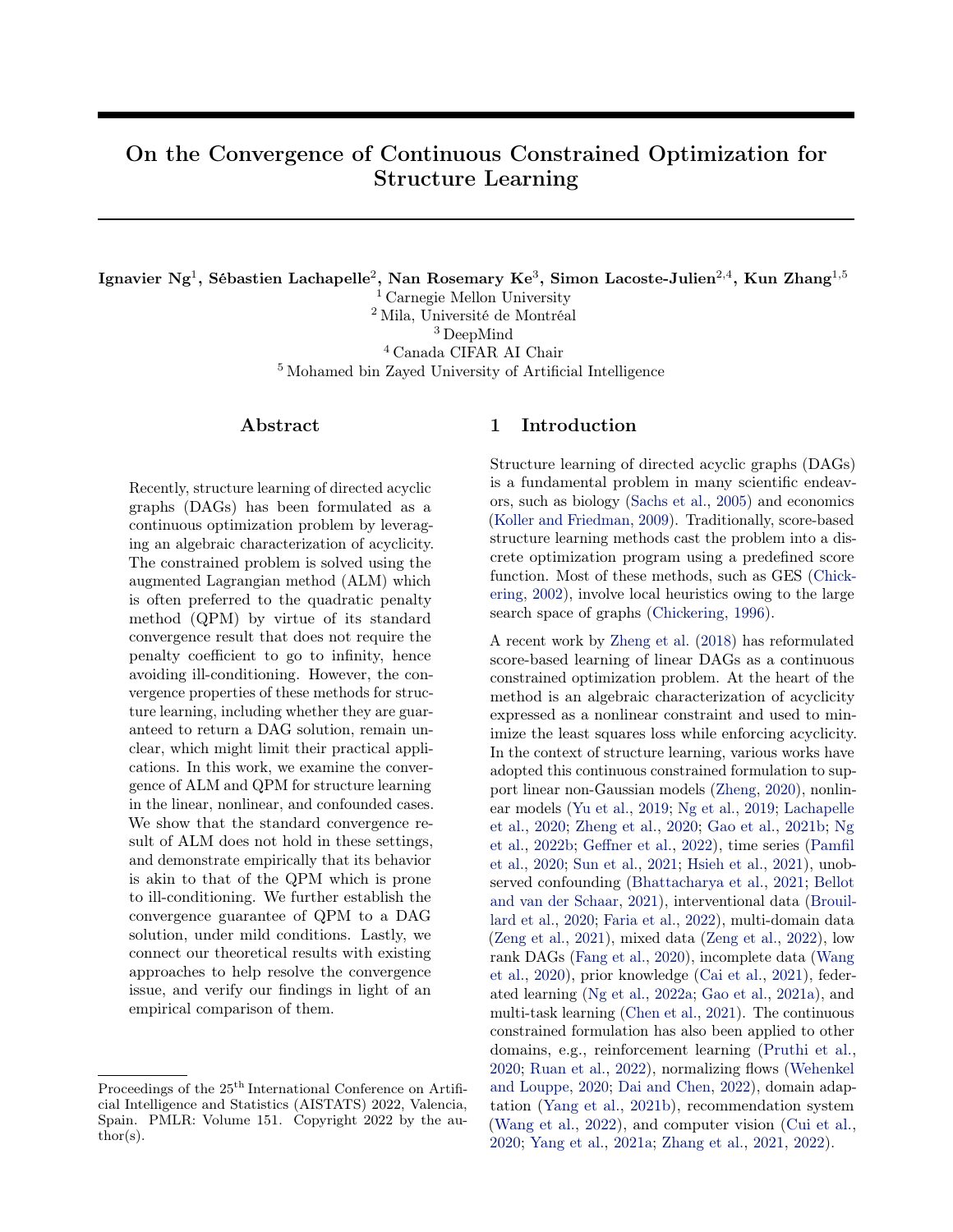<span id="page-3-1"></span>Theorem 1 [\(Nocedal and Wright](#page-10-16) [\(2006,](#page-10-16) Theorem 17.5 & 17.6)). Let  $\theta$  be a regular point of [\(2\)](#page-2-0) that satisfies the second-order su cient conditions (see Appendix [A\)](#page-12-0) with vector  $\alpha$ . Then there exist positive scalars  $\bar{\rho}$  (su ciently large),  $\delta$ ,  $\epsilon$ , and M such that for all  $\alpha_k$  and  $\rho_k$  satisfying

$$
k\alpha_k \quad \alpha \quad k_2 \quad \rho_k \delta, \quad \rho_k \quad \bar{\rho},
$$

the problem

 $\min_{\theta \ge R^m} L(\theta, \alpha_k; \rho_k)$  subject to  $k\theta \quad \theta \quad k_2 \quad \epsilon$ 

has a unique solution  $\theta_k$ . Moreover, we have

<span id="page-3-2"></span>
$$
k\theta_k \quad \theta \quad k_2 \qquad Mk\alpha_k \qquad \alpha \quad k_2/\rho_k \tag{3}
$$

and

<span id="page-3-3"></span> $k\alpha_{k+1}$   $\alpha$   $k_2$   $Mk\alpha_k$   $\alpha$   $k_2/\rho_k$ , (4)

where  $\alpha_{k+1} = \alpha_k + \rho_k h(\theta_k)$ .

An important consequence of Theorem [1](#page-3-1) is that if the penalty coefficient  $\rho_k$  is larger than both  $\bar{\rho}$  and  $k\alpha_k \alpha_k \langle \delta \rangle$ , then the inequalities [\(3\)](#page-3-2) and [\(4\)](#page-3-3) hold. If, in addition,  $\rho_k > M$ , then  $\alpha_k$  !  $\alpha$  by [\(4\)](#page-3-3) and  $\theta_k$  !  $\theta$  by [\(3\)](#page-3-2), without increasing the coe cient  $\rho_k$ to infinity. This property often motivates the usage of the ALM over the other approaches, e.g., QPM, for constrained optimization. Specifically, this was the original motivation provided by [Zheng et al.](#page-11-0) [\(2018,](#page-11-0) Proposition 3) for using the ALM. The reason is that the QPM requires bringing the penalty coefficient  $\rho_k$  to infinity, which may lead to ill-conditioning issue when solving the minimization problem. In the next section, we examine the required conditions and show that Theorem [1](#page-3-1) does not apply to the continuous constrained formulation proposed by [Zheng et al.](#page-11-0) [\(2018,](#page-11-0) [2020\)](#page-11-3).

## <span id="page-3-0"></span>3 Convergence of the Continuous Constrained Optimization Methods

In this section, we take a closer look at the convergence of ALM and QPM for learning DAGs in the linear and nonlinear cases. We assume that there is no unobserved confounder and focus on the formulation of NOTEARS and NOTEARS-MLP. We will show in Section [4](#page-4-0) that our analysis generalizes to the confounded case. We consider the constrained optimization problem

<span id="page-3-4"></span>
$$
\min_{\theta} f(\theta) \text{ subject to } h(B(\theta)) = 0,
$$
 (5)

where  $f(\theta)$  is the objective function and  $h(B(\theta))$  is a (scalar-valued) constraint function that enforces acyclicity on the (equivalent) weighted adjacency matrix  $B(\theta)$ . We assume here that the functions  $f, h$ , and  $B$  are continuously differentiable. Specifically, the constraint

term proposed by [Zheng et al.](#page-11-0) [\(2018\)](#page-11-0) is given by  $h_{\text{exp}}(B(\theta)) = \text{tr}(e^{B(\theta) - B(\theta)})$  d. As described in Sec-tion [2.2,](#page-1-1) in the linear case, the parameter  $\theta$  corresponds to the weighted adjacency matrix of the linear SEM, i.e., we have  $\theta = W$  and  $B(W) = W$ . In the nonlinear case, the parameter  $\theta$  corresponds to the weights of the MLPs. That is, we have  $\theta = A$ and  $(B(A))_{ji} = kj$ th-row $(A_i^{(1)})_{i}$ . Hereafter we use  $f(W)$  and  $h_{\text{exp}}(W)$  to refer to the objective and DAG constraint term in the linear case, and  $f(A)$  and  $h_{\text{exp}}(B(A))$  to refer to those in the nonlinear case.

By assuming that function  $f$  is continuously differentiable, our analysis does not consider the  $\ell_1$  regularization for simplicity. In Section [6,](#page-6-0) we study empirically the constrained formulation with and without the excluded regularization term, and show that our analysis appears to generalize to the  $\ell_1$ -regularized case.

#### <span id="page-3-8"></span>3.1 Regularity of DAG Constraint Term

To investigate whether Theorem [1](#page-3-1) applies to problem [\(5\)](#page-3-4), one has to first verify if the DAG constraint term  $h(B(\theta))$  satisfies the regularity conditions. The following condition is required for our analysis.

<span id="page-3-5"></span>**Assumption 1.** The function  $h(B(\theta)) = 0$  if and only if its gradient  $r_{\theta}h(B(\theta)) = 0$ .

Both DAG constraint terms in the linear and nonlinear cases satisfy the assumption above, with a proof provided in Appendix [B.1.](#page-12-1)

<span id="page-3-6"></span>**Theorem 2.** The functions  $h_{\text{exp}}(W)$  and  $h_{\text{exp}}(B(A))$ satisfy Assumption [1.](#page-3-5)

Assumption [1](#page-3-5) implies that the Jacobian matrix of function  $h(B(\theta))$  (after reshaping) evaluated at any feasible point of problem [\(5\)](#page-3-4) corresponds to a zero row vector, which is itself is not linearly independent and therefore leads to the following remark.

<span id="page-3-7"></span>**Remark 1.** If the function  $h(B(\theta))$  satisfies Assumption [1,](#page-3-5) any feasible solution of problem [\(5\)](#page-3-4) is not regular and Theorem [1](#page-3-1) does not apply.

With Theorem [2,](#page-3-6) this shows that the advantage of ALM (illustrated by Theorem [1\)](#page-3-1) does not apply to the DAG constraints developed by [Zheng et al.](#page-11-0) [\(2018,](#page-11-0) [2020\)](#page-11-3) in the linear and nonlinear cases. Hence, we are left with no guarantee that the penalty coefficient  $\rho$ does not have to go to infinity for ALM to converge. In Section [6.1,](#page-6-1) we show empirically that  $\rho$  grows without converging just like it would in QPM that is prone to ill-conditioning, which we describe in the next section.

#### 3.2 Quadratic Penalty Method

Apart from ALM, QPM is another method for solving the constrained optimization problem [\(5\)](#page-3-4), whose con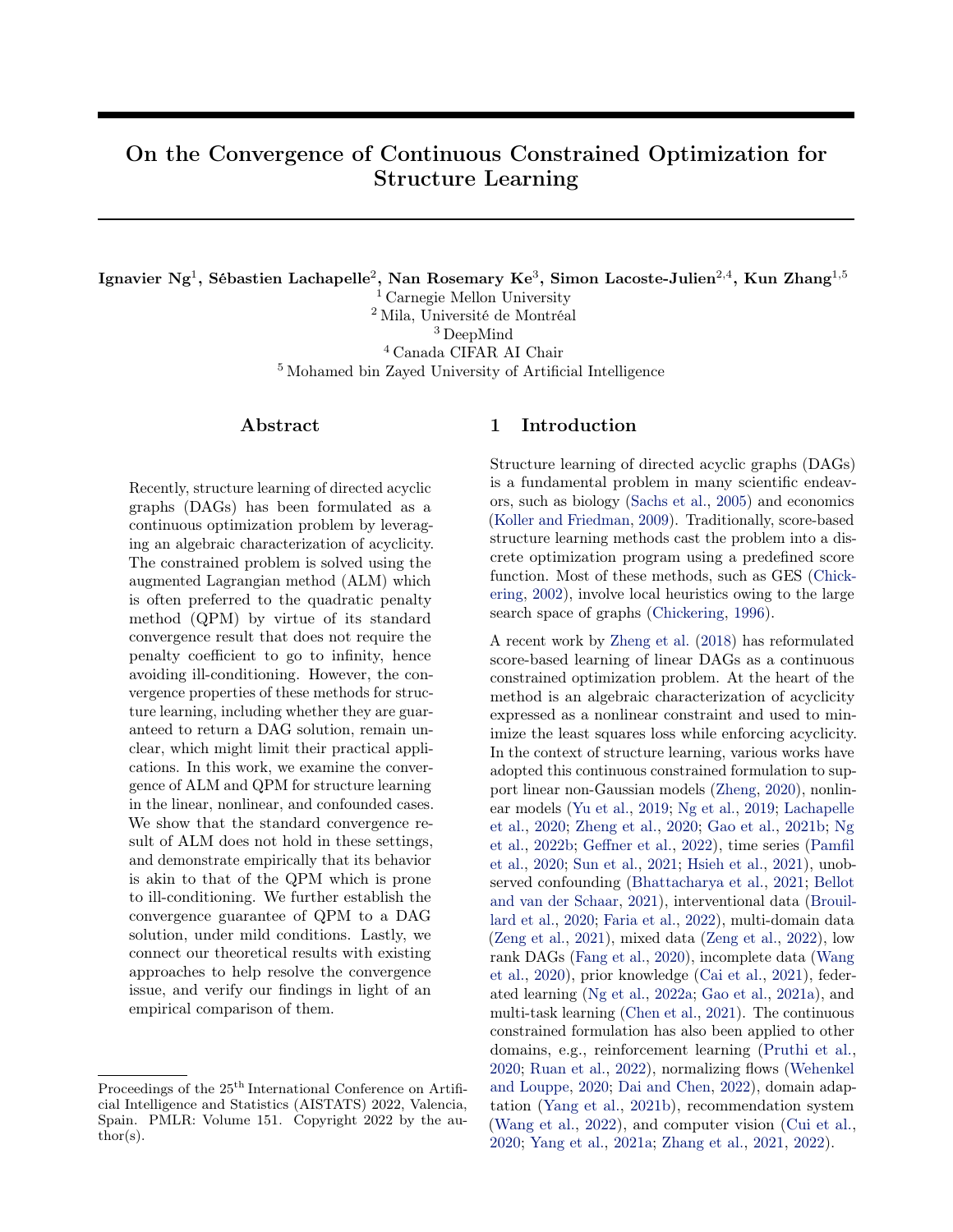<span id="page-4-1"></span>Algorithm 2 Quadratic Penalty Method [\(Nocedal](#page-10-16) [and Wright,](#page-10-16) [2006,](#page-10-16) Framework 17.1)

**Require:** starting penalty coefficient  $\rho_1 > 0$ ; multiplicative factor  $\beta > 1$ ; nonnegative sequence  $f_{\tau_k} g$ ; starting point  $\theta_0$ 

1: for  $k = 1, 2, ...$  do

- 2: Find an approximate minimizer  $\theta_k$  of  $Q(\cdot;\rho_k)$ , starting at point  $\theta_{k-1}$ , and terminating when  $k \Gamma_{\theta} Q(\theta; \rho_k) k_2 \tau_k$
- 3: if final convergence test satisfied then
- 4: **stop** with approximate solution  $\theta_k$
- 5: end if
- 6: Update penalty coefficient  $\rho_{k+1} = \beta \rho_k$
- 7: end for

vergence property is studied in this section. We first define the quadratic penalty function

<span id="page-4-4"></span>
$$
Q(\theta; \rho) = f(\theta) + \frac{\rho}{2} h(B(\theta))^2, \tag{6}
$$

and describe the procedure of QPM in Algorithm [2.](#page-4-1) Note that it is essentially the same as ALM but without the Lagrangian part, and thus has a simpler procedure.

This approach adds a quadratic penalty term for the constraint violation to the objective  $f(\theta)$ . By gradually increasing the penalty coefficient  $\rho$ , we penalize the constraint violation with increasing severity. Therefore, it makes intuitive sense to think that the procedure converges to a feasible solution (i.e., a DAG solution) as we bring  $\rho$  to infinity. However, this is not necessarily true: in general, Algorithm [2](#page-4-1) returns only a stationary point of the quadratic penalty term  $h(B(\theta))^2$  [\(Nocedal](#page-10-16) [and Wright,](#page-10-16) [2006,](#page-10-16) Theorem 17.2). Fortunately, if the DAG constraint term  $h(B(\theta))$  satisfies Assumption [1,](#page-3-5) the procedure is guaranteed to converge to a feasible solution, under mild conditions, formally stated in Theorem [3.](#page-4-2) The proof is provided in Appendix [B.2.](#page-14-0) Note that this theorem and its proof are adapted from Theorem 17.2 in [Nocedal and Wright](#page-10-16) [\(2006\)](#page-10-16).

<span id="page-4-2"></span>Theorem 3. Suppose in Algorithm [2](#page-4-1) that the penalty coe cients satisfy  $\rho_k$  ! 1 and the sequence of nonnegative tolerances  $f\tau_k g$  is bounded.<sup>[1](#page-4-3)</sup> Suppose also that the function  $h(B(\theta))$  satisfies Assumption [1.](#page-3-5) Then every limit point  $\theta$  of the sequence  $f\theta_k g$  is feasible.

**Remark 2.** With the constraint terms  $h_{exp}(W)$  and  $h_{\text{exp}}(B(A))$ , Theorems [3](#page-4-2) and [2](#page-3-6) guarantee that, under mild conditions, Algorithm [2](#page-4-1) returns a DAG solution as  $\rho_k$ ! 1 based on inexact minimizations of  $Q(\cdot;\rho_k)$ .

Although the standard convergence result of ALM (i.e., Theorem [1\)](#page-3-1) does not hold as the DAG constraint terms proposed by [Zheng et al.](#page-11-0) [\(2018,](#page-11-0) [2020\)](#page-11-3) satisfy Assumption [1,](#page-3-5) this property ensures that QPM returns a DAG, which is indeed a key to structure learning. The remark above also explains why the implementations of ALM with these two constraints often return DAG solutions in practice (after thresholding). Furthermore, if Assumption [1](#page-3-5) is satisfied, Theorem [3](#page-4-2) verifies that one can directly use the value of DAG constraint term as an indicator for the final convergence test in Algorithm [2,](#page-4-1) i.e.,  $h(B(\theta_k)) \in \text{with } \epsilon > 0 \text{ being a small tolerance.}$ It is worth noting that this convergence test has been adopted in the current implementation of NOTEARS [\(Zheng et al.,](#page-11-0) [2018\)](#page-11-0) and most of its extensions.

Practical issue. In practice, one is, at most, only able to increase the penalty coefficient  $\rho$  to a very large value, e.g., of order  $10^{16}$ . Therefore, the final solution can only satisfy  $h(B(\theta)) \in \mathfrak{u}$  to numerical precision with  $\epsilon > 0$  being a small tolerance, e.g., of order 10 <sup>8</sup> . In this case, the solution may contain many entries close to zero and does not correspond exactly to a DAG. Following [Zheng et al.](#page-11-0) [\(2018\)](#page-11-0), a thresholding step on the estimated entries is needed to convert the solution into a DAG; the experiments in Section [6.1](#page-6-1) suggest that a small threshold (e.g., 0.05) suffices. However, a moderately large threshold (e.g., 0.3) can still be useful for reducing the false discoveries.

#### 3.3 Other DAG Constraint Term

Apart from the matrix exponential term proposed by [Zheng et al.](#page-11-0) [\(2018\)](#page-11-0), [Yu et al.](#page-11-2) [\(2019\)](#page-11-2) developed a polynomial alternative that may have better numerical stability with a proper choice of  $\mu > 0$ :

$$
h_{\text{poly}}(B(\theta)) = \text{tr}\left( (I + \mu B(\theta) - B(\theta))^d \right) - d.
$$

Our analysis generalizes to the above constraint term.

**Corollary 1.** The functions  $h_{\text{pol}}(W)$  and  $h_{\text{pol}}(B(A))$ satisfy Assumption [1.](#page-3-5)

## <span id="page-4-0"></span>4 With Unobserved Confounding

We study whether our convergence analysis is applicable to the confounded case. Recently, [Bhattacharya](#page-9-5) [et al.](#page-9-5) [\(2021\)](#page-9-5) applied the continuous constrained formulation proposed by [Zheng et al.](#page-11-0) [\(2018\)](#page-11-0) to estimate structures with unobserved confounding, by deriving algebraic characterizations for different classes of acyclic directed mixed graphs (ADMGs), i.e., ancestral, arid, and bow-free graphs. Here we consider the bow-free graphs that are the least restrictive for our further analysis. Note that a bow-free ADMG refers to an ADMG in which the directed and bidirected edges do not both appear for any pair of vertices.

<span id="page-4-3"></span><sup>&</sup>lt;sup>1</sup>A stricter condition  $\tau_k$  ! 0 is often used in the analysis of QPM [\(Nocedal and Wright,](#page-10-16) [2006,](#page-10-16) Theorem 17.2) but is not required here.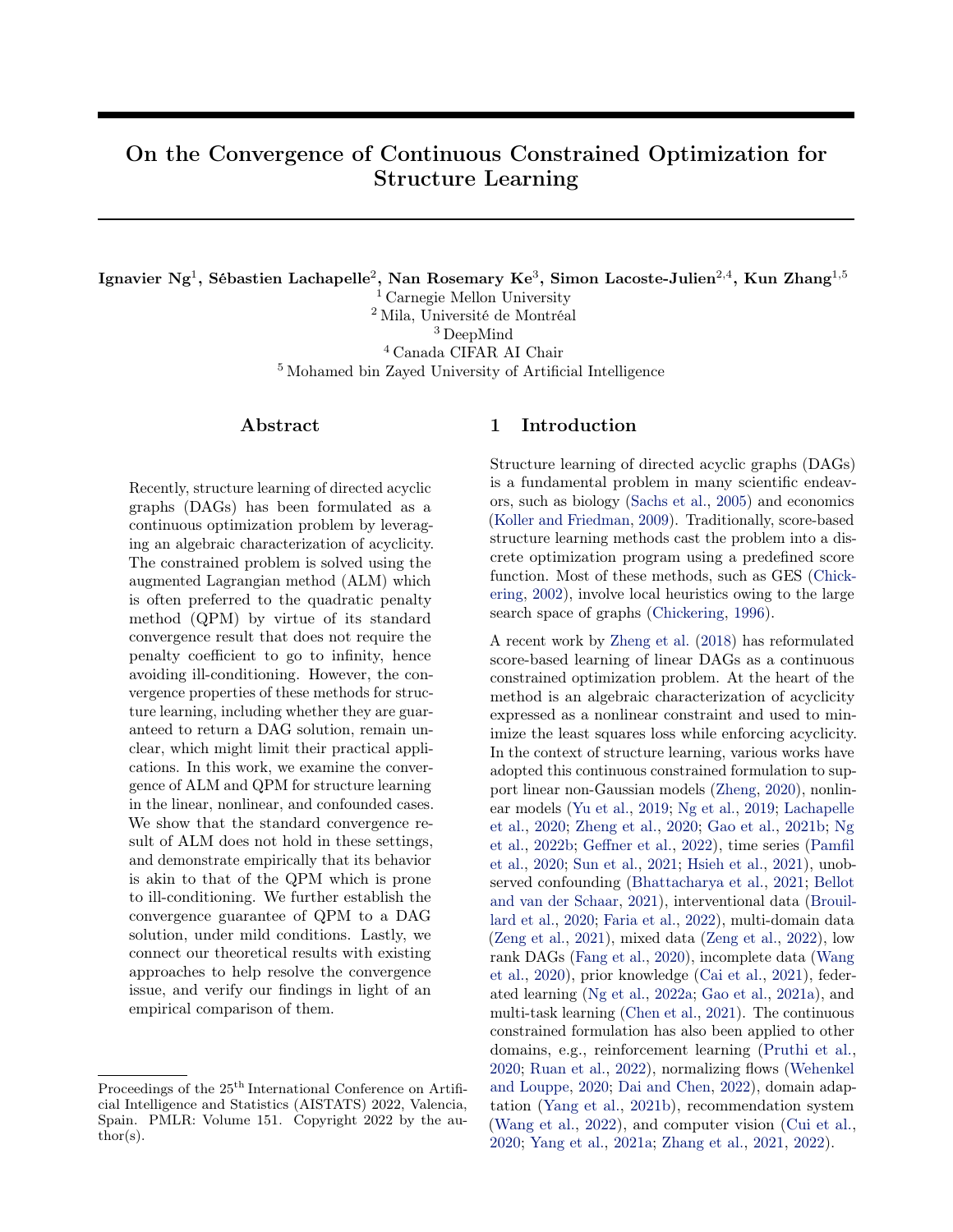Denote by W and  $\Omega$  the weighted adjacency matrix and noise covariance matrix of the linear SEM defined in Eq. [\(1\)](#page-1-2). In the confounded case, there exist unobserved variables that are parents of more than one observed variable, implying that the noise terms are correlated [\(Pearl,](#page-10-17) [2009\)](#page-10-17). Since  $\Omega$  is symmetric, we have  $X_i \nsubseteq X_j$ ,  $i \notin j$  in the ADMG if and only if  $\Omega_{ji} \notin 0$ . In other words, the weighted adjacency matrix W and noise covariance matrix  $\Omega$  represent the directed and bidirected edges in the ADMG, respectively. [Bhat](#page-9-5)[tacharya et al.](#page-9-5) [\(2021\)](#page-9-5) adopted the ALM to solve the constrained optimization problem [\(5\)](#page-3-4) with the approx-imate BIC score [\(Su et al.,](#page-11-21) [2016\)](#page-11-21), where  $\theta$  corresponds to the parameters W and  $\Omega$ . In this case, the algebraic constraint term of bow-free ADMGs is given by

$$
h_{\text{bf}}(W,\Omega) = \text{tr}(e^{W-W}) \quad d + \text{sum}(W-W \Omega \Omega).
$$

The authors have shown that  $h_{\text{bf}}(W, \Omega) = 0$  if and only if the ADMG defined by W and  $\Omega$  corresponds to a bow-free graph. To study the convergence property of ALM in this case, we have the following result regarding its regularity, with a proof given in Appendix [B.3.](#page-14-1)

<span id="page-5-1"></span>**Theorem 4.**  $h_{\text{bf}}(W, \Omega)$  satisfies Assumption [1.](#page-3-5)

Similar result also holds for the polynomial constraint term proposed by [Yu et al.](#page-11-2) [\(2019\)](#page-11-2).

Corollary 2. Theorems [4](#page-5-1) holds if the matrix exponential  $e^{W-\tilde{W}}$  in the function  $h_{\textit{bf}}(W,\Omega)$  is replaced with the matrix polynomial  $(I + \mu W \quad W)^d$  for any  $\mu > 0$ .

As a consequence, similar to the setting of NOTEARS and NOTEARS-MLP studied in Section [3,](#page-3-0) Remark [1](#page-3-7) indicates there is no guarantee such that the penalty coefficient  $\rho$  does not have to go to infinity for ALM to converge. Fortunately, with Theorem [3,](#page-4-2) using QPM to solve the constrained optimization problem is guaranteed to return a solution that satisfies  $h_{\text{bf}}(W,\Omega) = \epsilon$ up to numerical precision, under mild conditions.

## <span id="page-5-0"></span>5 Resolving the Convergence Issue

The analysis in Sections [3](#page-3-0) and [4](#page-4-0) implies that the advantage of ALM illustrated by Theorem [1](#page-3-1) does not hold in the continuous constrained formulation for structure learning. Specifically, it is not guaranteed that the penalty coefficient does not have to be increased indefinitely for the convergence of ALM. The experiments in Section [6.1](#page-6-1) verify this study and show empirically that ALM requires increasing the coefficient to a very large value to converge to a DAG solution, similar to QPM. This is known to cause numerical difficulties and ill-conditioning issues on the objective landscape [\(Bert](#page-9-16)[sekas,](#page-9-16) [1999;](#page-9-16) [Nocedal and Wright,](#page-10-16) [2006\)](#page-10-16). The reason is that when the penalty term is large, the Hessian matrix is ill-conditioned and has a high condition number. In this case, the function contour is stretched out, and the gradients may not be the best direction to descend to the minimum, leading to a zigzag path. This is illustrated by a bivariate example in Appendix [C.](#page-14-2)

In light of our theoretical results, we give a brief overview on different approaches that help resolve the convergence issue, and provide an empirical comparison of them in Sections [6.2](#page-7-0) and [6.3](#page-8-1) to illustrate our findings. In particular, the first approach uses a second-order method that is less susceptible to ill-conditioning, while the second approach devises an alternative algebraic DAG constraint with a local search procedure. The last two approaches adopt a different unconstrained formulation, thus avoiding the convergence issue caused by the hard DAG constraint in problem [\(5\)](#page-3-4).

It is worth noting that the effectiveness of some of the approaches below have been studied separately in the papers that proposed them. To the best of our knowledge, some of these approaches have not been connected with the convergence issue of NOTEARS, which is the focus of this section as well as Sections [6.2](#page-7-0) and [6.3](#page-8-1) . Doing so allows one to understand which approach better resolves the convergence issue.

Second-order method. As pointed out by [Bert](#page-9-16)[sekas](#page-9-16) [\(1999\)](#page-9-16); [Antoniou and Lu](#page-9-20) [\(2007\)](#page-9-20); [Bottou et al.](#page-9-21) [\(2018\)](#page-9-21), one may consider using a second-order method such as the quasi-Newton method [\(Nocedal and Wright,](#page-10-16) [2006\)](#page-10-16) that handles ill-conditioning better by incorporating curvature information through approximations of the Hessian matrix. This is consistent with the recent works [\(Zheng et al.,](#page-11-0) [2018,](#page-11-0) [2020;](#page-11-3) [Pamfil et al.,](#page-10-5) [2020\)](#page-10-5) that adopt L-BFGS [\(Byrd et al.,](#page-9-22) [2003\)](#page-9-22) to solve the optimization subproblems. However, the original motivation of using quasi-Newton method was mainly about efficiency consideration, or, specifically, to reduce the number of evaluations of the matrix exponential that takes  $O(d^3)$  cost [\(Al-Mohy and Higham,](#page-9-23) [2009;](#page-9-23) [Zheng](#page-11-0) [et al.,](#page-11-0) [2018\)](#page-11-0). We note here that another key advantage of using L-BFGS is, interestingly, to help resolve ill-conditioning issue, as verified by the experiments in Section [6.2](#page-7-0) and a bivariate example in Appendix [C.](#page-14-2)

Absolute value adjacency matrix and KKTinformed local search. In contrast to the quadratic adjacency matrix  $B(\theta)$   $B(\theta)$  in the DAG constraint term  $h_{\text{exp}}(B(\theta))$ , the Abs-KKTS method proposed by [Wei et al.](#page-11-14) [\(2020\)](#page-11-14) adopts an absolute value adjacency matrix given by  $h_{\exp}^{\theta}(B(\theta)) = \text{tr}(e^{i B(\theta)j}) \quad d$ , where j j denotes the element-wise absolute value of a matrix, together with a local search procedure informed by the KKT conditions as a post-processing step. The resulting procedure returns a solution that satisfies the KKT conditions, and leads to improvement in the structure learning performance of NOTEARS.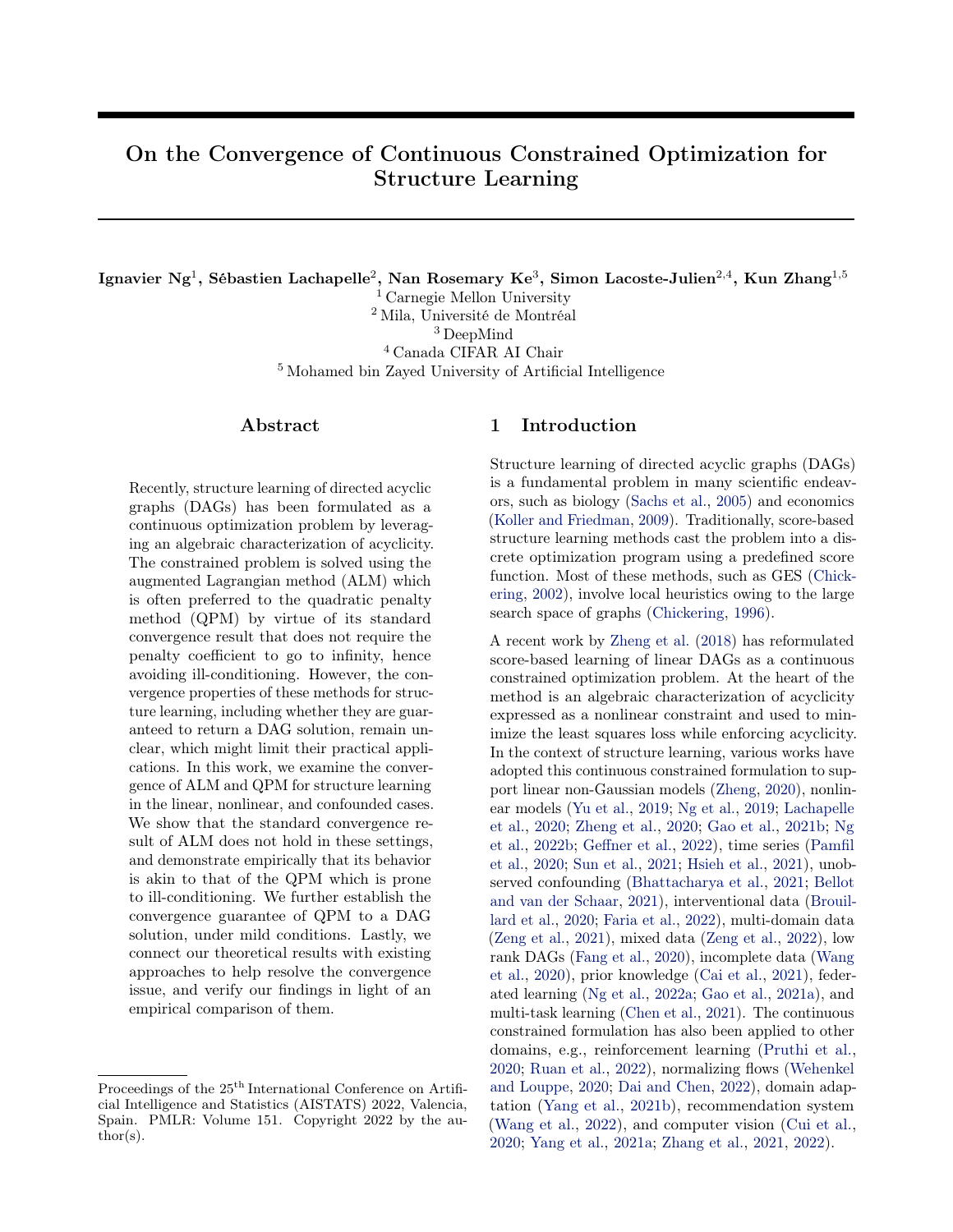Soft constraints. [Ng et al.](#page-10-18) [\(2020\)](#page-10-18) showed that soft sparsity and DAG constraints suffice to asymptotically estimate a DAG equivalent to the true DAG under mild conditions when using the likelihood of linear Gaussian directed graphical models (possibly cyclic) as the objective function instead of the least squares loss that corresponds to the likelihood of linear Gaussian DAGs. This gives rise to the following unconstrained optimization problem in the case of equal noise variances, denoted as GOLEM-EV:

$$
\min_{W \supseteq \mathbb{R}^{d}} \frac{d}{2} \log k \mathbf{X} \quad \mathbf{X} W k_2^2 \quad \log/\det(I \quad W) / \frac{1}{2} + \lambda_1 k W k_1 + \lambda_2 h_{\exp}(W),
$$

where  $\lambda_1$  and  $\lambda_2$  are the regularization coefficients. With this unconstrained formulation, the illconditioning issue caused by the hard DAG constraint in problem [\(5\)](#page-3-4) can be completely avoided, since one is able to directly solve the above problem using continuous optimization, without the need of any constrained optimization method like ALM or QPM.

Direct optimization in DAG space. [Yu et al.](#page-11-22) [\(2021\)](#page-11-22) developed an algebraic representation of DAGs based on graph Hodge theory [\(Jiang et al.,](#page-10-19) [2011;](#page-10-19) [Bang-](#page-9-24)[Jensen and Gutin,](#page-9-24) [2009\)](#page-9-24), and showed that one can directly perform continuous optimization in the space of all possible DAGs without relying on a hard DAG constraint. Similar to GOLEM-EV, the constrained optimization problem [\(5\)](#page-3-4) can be reformulated in the linear case as an unconstrained one

<span id="page-6-2"></span>
$$
(U, p) = \underset{U2S, p \, \text{and}}{\text{arg min}} \quad f(U \quad \text{ReLU}(\text{grad}(p))), \quad (7)
$$

where  $S$  refers to the space of all  $d - d$  skew-symmetric matrices,  $(\text{grad}(p))_{ji} = p_i \quad p_j$  denotes the gradient flow defined on the nodes of a graph [\(Lim,](#page-10-20) [2015\)](#page-10-20), and  $(\text{ReLU}(M))_{ii} = \max(0, M_{ii})$  denotes the rectified linear unit function [\(Nair and Hinton,](#page-10-21) [2010\)](#page-10-21) of a square matrix  $M$ . The final solution is given by  $W = U$  ReLU(grad(p)), whose nonzero entries are guaranteed to represent a DAG [\(Yu et al.,](#page-11-22) [2021,](#page-11-22) Theorem 3.5). Since the objective function is highly nonconvex, randomly initializing  $U$  and  $p$  may lead to a stationary point far from the global optimum. The authors thus proposed a two-step procedure, denoted as NoCurl, that first obtains a rough estimate of the solution by solving the subproblem of NOTEARS either once or twice with a slightly large penalty coefficient (e.g.,  $\rho = 10^3$ ), and uses that estimate to compute the initialization of  $U$  and  $p$  for problem [\(7\)](#page-6-2). Similar to second-order method, this method was originally motivated by efficiency consideration. Since it avoids the hard DAG constraint and accordingly does not require a large penalty coefficient, we note that this method can also help avoid the ill-conditioning issue.

#### <span id="page-6-0"></span>6 Experiments

We conduct experiments on the structure learning tasks and take a closer look at the optimization processes to verify our study. In Section [6.1,](#page-6-1) we demonstrate that ALM behaves similarly to QPM, both of which converge to an approximately DAG solution when the penalty coefficients are very large. We compare the ability of different optimization algorithms to handle ill-conditioning in Section [6.2,](#page-7-0) and the other approaches to help resolve the convergence issue in Section [6.3.](#page-8-1)

Methods. We experiment with both NOTEARS and NOTEARS-MLP. We also consider their variants with the  $\ell_1$  regularization term, denoted as NOTEARS-L1 and NOTEARS-MLP-L1, respectively.

Implementations. Our implementations are based on the code<sup>[2](#page-6-3)</sup> released by [Zheng et al.](#page-11-0) [\(2018,](#page-11-0) [2020\)](#page-11-3) with the DAG constraint term  $h_{\text{exp}}(B)$ . We also use the least squares objective and default hyperparameters in our experiments. Unless otherwise stated, we employ the L-BFGS algorithm [\(Byrd et al.,](#page-9-22) [2003\)](#page-9-22) to solve each subproblem and a threshold of 0.3 for post-processing. In the linear case, we use a pre-processing step to center the data by subtracting the mean of each variable from the samples  $X$ . The code is available at [https:](https://github.com/ignavierng/notears-convergence) [//github.com/ignavierng/notears-convergence](https://github.com/ignavierng/notears-convergence).

Simulations. We simulate the ground truth DAGs using the Erdös–Rényi [\(Erdös and Rényi,](#page-9-25) [1959\)](#page-9-25) or scale-free [\(Barabási and Albert,](#page-9-26) [1999\)](#page-9-26) model with kd edges on average, denoted as  $ERk$  or  $SFR$ , respectively. Unless otherwise stated, based on the graph sizes  $d \nightharpoonup 710, 20, 50, 100q$  and different data generating procedures, we generate 1000 samples with standard Gaussian noises. For NOTEARS and NOTEARS-L1, we simulate the linear DAG model with edge weights sampled uniformly from  $\begin{bmatrix} 2, & 0.5 \end{bmatrix}$  [0.5, 2], similar to [\(Zheng et al.,](#page-11-0) [2018\)](#page-11-0). For the nonlinear variants NOTEARS-MLP and NOTEARS-MLP-L1, we consider the data generating procedure used by [Zheng](#page-11-3) [et al.](#page-11-3) [\(2020\)](#page-11-3), where each function is sampled from a Gaussian process with RBF kernel of bandwidth one. Both data models are known to be fully identifiable [\(Peters and Bühlmann,](#page-10-11) [2013a;](#page-10-11) [Peters et al.,](#page-10-12) [2014\)](#page-10-12).

Metrics. We report the structural Hamming distance (SHD), structural intervention distance (SID) [\(Peters and Bühlmann,](#page-10-22) [2013b\)](#page-10-22) and true positive rate (TPR), averaged over 30 random trials.

#### <span id="page-6-1"></span>6.1 ALM Behaves Similarly to QPM

We conduct experiments to show that ALM behaves similarly to QPM in the context of structure learning,

<span id="page-6-3"></span><sup>2</sup> <https://github.com/xunzheng/notears>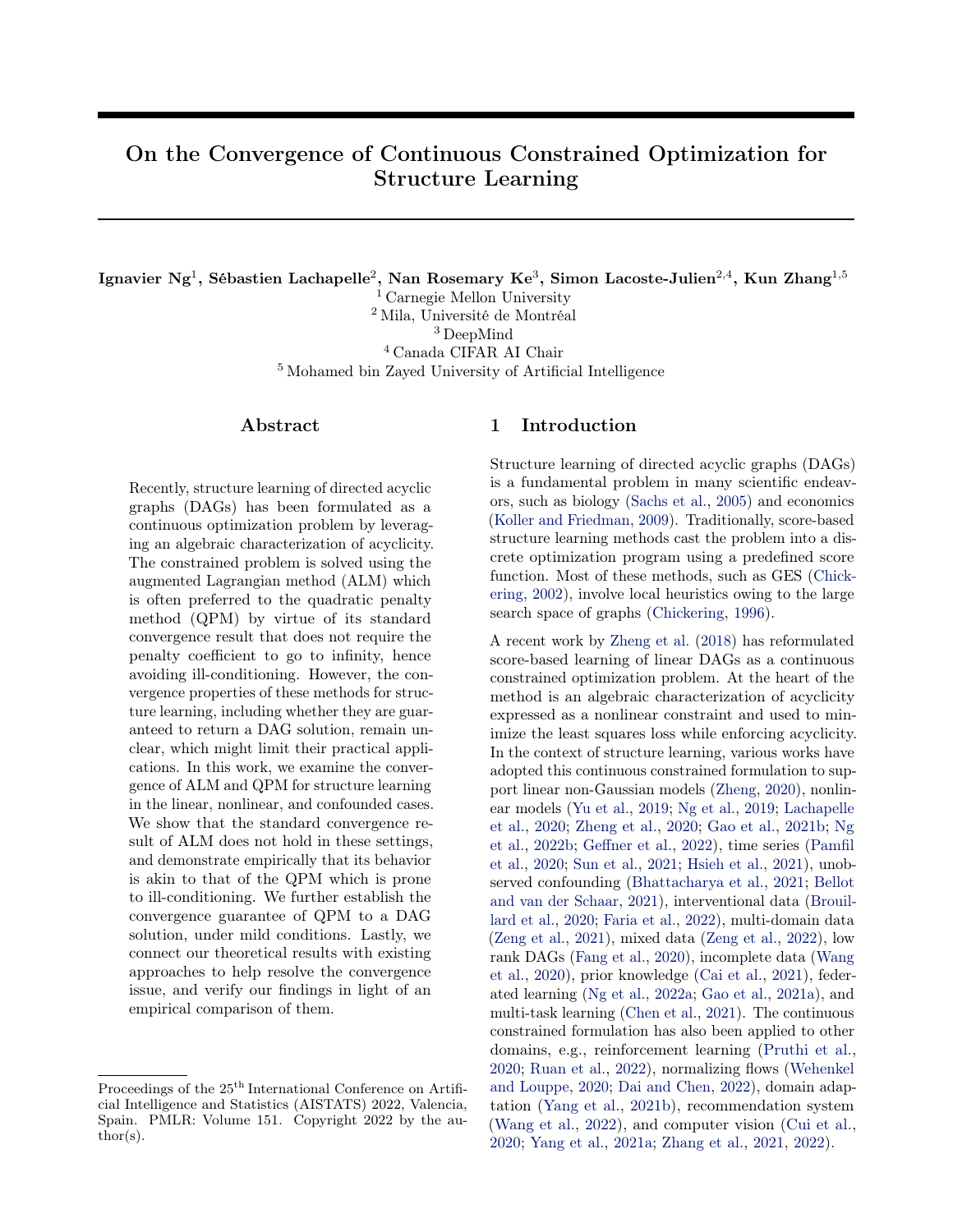<span id="page-7-1"></span>

Figure 1: Optimization processes of NOTEARS using ALM and QPM on synthetic data. The ground truths are 10-node ER1 graphs and the sample size is  $n = 1000$ . Each data point corresponds to the k-th iteration.

and that both of them converge to a DAG solution. Our goal here is not to show that QPM performs better than ALM, but rather to study their empirical behavior.

We first take a closer look at the optimization processes of ALM and QPM on the 10-node ER1 graphs. Fig-ure [1](#page-7-1) depicts the penalty coefficient  $\rho_k$ , estimate of Lagrange multiplier  $\alpha_k$  (only for ALM), value of DAG constraint term  $h_{\text{exp}}(B(\theta_k))$ , and number of cycles in the k-th iteration of the optimization for NOTEARS, while those for NOTEARS-L1, NOTEARS-MLP, and NOTEARS-MLP-L1 are visualized in Figure [5](#page-17-0) in Appendix [E.](#page-16-0) Note that we use a small threshold 0.05 when computing the number of cycles. Complementing our study in Section [3.1,](#page-3-8) ALM requires a very large coefficient  $\rho_k$  to converge, similar to QPM, which suggests that they both behave similarly and that the standard convergence result of ALM appears to not hold here. On the other hand, when the penalty coefficient  $\rho_k$ is very large, one observes that both ALM and QPM converge to a solution whose value of  $h_{\text{exp}}(B(\theta_k))$  is very close to zero, i.e., smaller than  $10^{-8}$ , which yields a DAG solution after thresholding at 0.05. Since one is not able to increase the penalty coefficient  $\rho_k$  to infinity in practice, this serves as an empirical validation of Theorem [3.](#page-4-2) Interestingly, Figures [1](#page-7-1) and [5](#page-17-0) suggest that one may consider using QPM instead of ALM in practice as it converges in fewer number of iterations.

We further investigate whether ALM and QPM yield similar structure learning performance. The results with ER1 graphs are reported in Figure [6](#page-18-0) in Appendix [E,](#page-16-0) showing that ALM performs similarly to QPM across all metrics. All these observations appear to generalize to the case with  $\ell_1$  regularization term that is not covered by our analysis in Section [3.](#page-3-0)

Real data. We conduct empirical studies to verify whether our observations hold on the protein signaling dataset by [Sachs et al.](#page-10-0) [\(2005\)](#page-10-0). Due to the limited space, the optimization processes of ALM and QPM on this dataset are shown in Figure [7,](#page-19-0) which yield consistent observations with those on synthetic data, i.e., ALM

behaves similarly to QPM that requires the penalty coefficient to be very large (e.g.,  $10^{12}$ ), both of which converge to a solution whose value of  $h_{\text{exp}}(B(\theta_k))$  is very close to zero, yielding a DAG after thresholding.

## <span id="page-7-0"></span>6.2 Different Optimization Algorithms for Handling Ill-Conditioning

The previous experiments demonstrate that ALM behaves similarly to QPM that requires bringing the penalty coefficient to infinity in order to converge to a DAG solution, which is known to cause numerical difficulties and ill-conditioning issues on the objective landscape [\(Bertsekas,](#page-9-16) [1999;](#page-9-16) [Nocedal and Wright,](#page-10-16) [2006\)](#page-10-16). Here we experiment with different optimization algorithms for solving the QPM subproblems of NOTEARS and NOTEARS-MLP-L1, to investigate which of them handle ill-conditioning better and produce a better solution in practice. The optimization algorithms include gradient descent with momentum [\(Qian,](#page-10-23) [1999\)](#page-10-23), Nesterov accelerated gradient (NAG) [\(Nesterov,](#page-10-24) [1983\)](#page-10-24), Adam [\(Kingma and Ba,](#page-10-25) [2014\)](#page-10-25) and L-BFGS [\(Byrd et al.,](#page-9-22) [2003\)](#page-9-22); see Appendix [D](#page-16-1) for the implementation details. Note that gradient descent with momentum and NAG often terminate earlier because of numerical difficulties, so we report its results right before termination.

Due to the space limit, the optimization processes of NOTEARS and NOTEARS-MLP-L1 on the 100-node ER1 graphs are visualized in Figure [8](#page-20-0) in Appendix [E.](#page-16-0) One first observes that momentum and NAG terminate when the coefficient  $\rho_k$  reaches  $10^7$  and  $10^6$ , respectively, in the linear case, and reaches  $10^9$  and  $10^8$ , respectively, in the nonlinear case, indicating that they fail to handle ill-conditioning in these settings. In the linear case, L-BFGS is more stable than Adam for large  $\rho_k$ , thus returning a solution with a lower objective value  $f(\theta_k)$ and SHD. The opposite is observed in the nonlinear case where Adam has consistently lower  $f(\theta_k)$  and SHD than L-BFGS. Similar observations are also made for the overall structure learning performance on ER1 and SF4 graphs, as depicted in Figures [2](#page-8-2) and [9](#page-21-0) in Appendix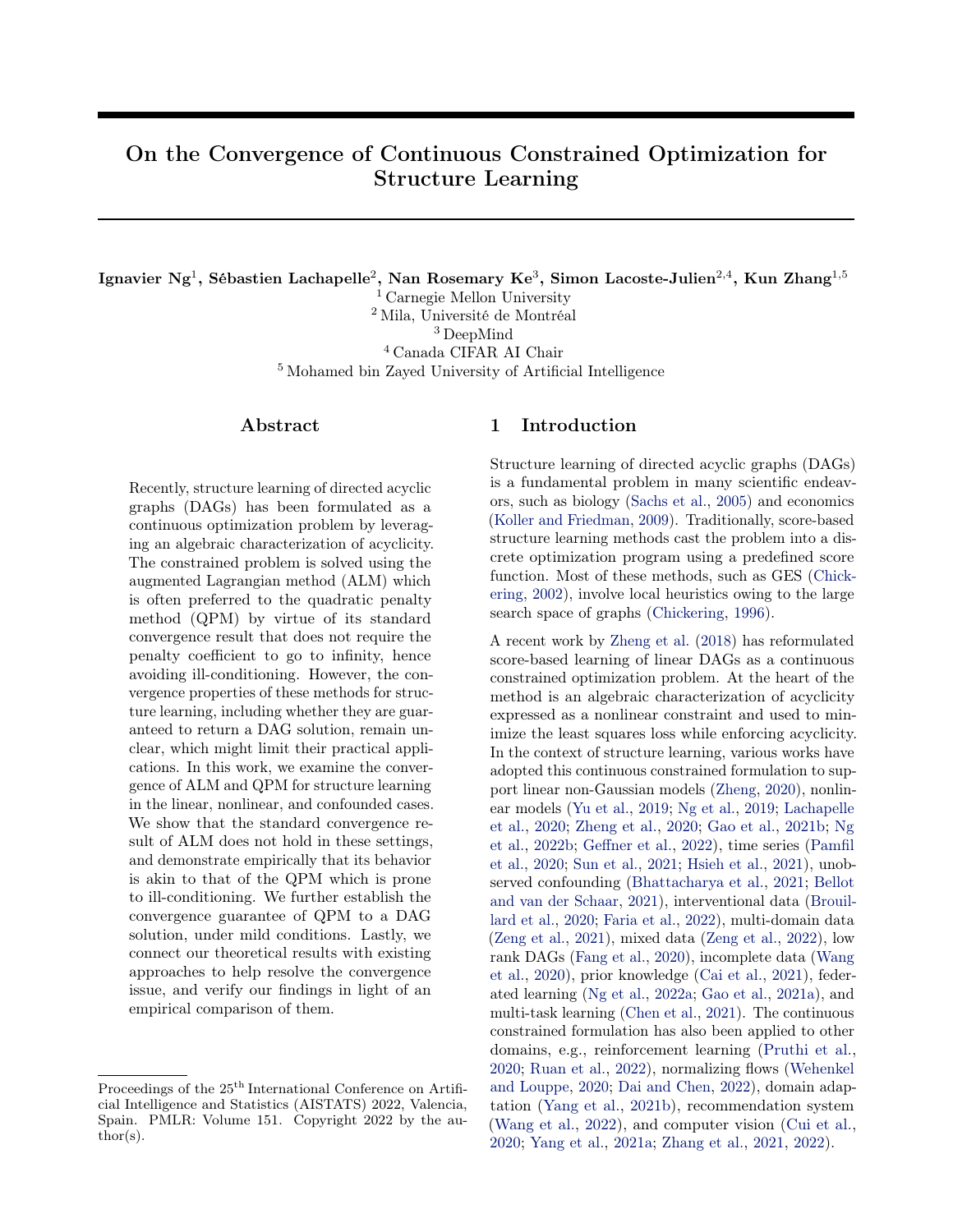<span id="page-8-2"></span>

Figure 2: Empirical results of different optimization algorithms for solving the QPM subproblems of NOTEARS on synthetic data. The ground truths are ER1 graphs and the sample size is  $n = 1000$ .

[E,](#page-16-0) with graph sizes  $d \n\geq f(10, 20, 50, 100q)$ . In the linear case, L-BFGS performs the best across most settings, while the performance of Adam is slightly better than L-BFGS in the nonlinear case. Gradient descent with momentum and NAG give rise to much higher SHD and SID, especially on large graphs.

As compared to first-order method, the observations above suggest that second-order method such as L-BFGS handles ill-conditioning better by incorporating curvature information through approximations of the Hessian matrix, which verifies our findings in Section [5.](#page-5-0) This is also consistent with the optimization literature [\(Bertsekas,](#page-9-16) [1999\)](#page-9-16) and the bivariate example in Appendix [C.](#page-14-2) The Adam algorithm, on the other hand, lies in the middle as it employs diagonal rescaling on the parameter space by maintaining running averages of past gradients [\(Bottou et al.,](#page-9-21) [2018\)](#page-9-21). In the nonlinear case, it may be surprising that Adam performs slightly better than L-BFGS, as its estimate of the Hessian matrix is not as accurate as that of L-BFGS. Nevertheless, this demonstrates its effectiveness for training MLPs, and may be understandable given its popularity in various deep learning tasks [\(Schmidt et al.,](#page-10-26) [2021\)](#page-10-26).

#### <span id="page-8-1"></span>6.3 Further Resolving the Convergence Issue

In this section, we provide empirical comparisons of different methods for resolving the convergence issue of the NOTEARS formulation, as described in Section [5.](#page-5-0) In particular, we compare NOTEARS-L1 (with L-BFGS) to Abs-KKTS<sup>[3](#page-8-3)</sup>, NoCurl, and GOLEM-EV. The implementation details of these methods are described in Appendix [D.](#page-16-1) Here we consider ER1 and SF4 graphs with 1000 and 3d samples.

<span id="page-8-4"></span>

Figure 3: Empirical results of different methods on synthetic data with ER1 graphs and  $n = 1000$  samples.

Figure [3](#page-8-4) shows the SHD on ER1 graphs with 1000 samples, while the complete results on ER1 and SF4 graphs with 1000 and 3d samples can be found in Figures [10](#page-22-0) and [11](#page-22-1) in Appendix [E.](#page-16-0) Overall, GOLEM-EV has the best performance across nearly all settings, especially in terms of SID. NOTEARS-L1 and Abs-KKTS perform similarly on SF4 graphs, while the former has lower SHD and SID on ER1 graphs. NoCurl has a high SHD especially for the case with 3d samples, which indicates that it requires a larger sample size to perform well. This experiment suggests that despite being susceptible to ill-conditioning, NOTEARS-L1 with L-BFGS is still very competitive in practice and performs even better than Abs-KKTS and NoCurl that are less susceptible to the convergence issue, possibly because L-BFGS can help remedy the ill-conditioning issue, as demonstrated in Section [6.2.](#page-7-0)

## <span id="page-8-0"></span>7 Conclusion

We examined the convergence of ALM and QPM for structure learning in the linear, nonlinear, and confounded cases. In particular, we dug into the standard convergence result of ALM and showed that the required regularity conditions are not satisfied in this setting. Further experiments demonstrate that ALM behaves similarly to QPM that requires bringing the penalty coefficient to infinity and is prone to ill-conditioning. We then showed theoretically and empirically that QPM guarantees convergence to a DAG solution, under mild conditions. The empirical studies also suggest that our analysis generalizes to the cases with  $\ell_1$  regularization. Lastly, we connected our theoretical results with different approaches to help resolve the convergence issue, and provided an empirical comparison of them to further illustrate our findings. In particular, it is worth noting that second-order method can help remedy the ill-conditioning issue of the continuous constrained formulation and therefore leads to competitive structure learning results in practice.

<span id="page-8-3"></span><sup>3</sup>We consider only Abs-KKTS instead of NOTEARS-KKTS because otherwise we also have to apply the KKTinformed local search for NoCurl and GOLEM-EV to ensure a fair comparison, which is not the focus of our work.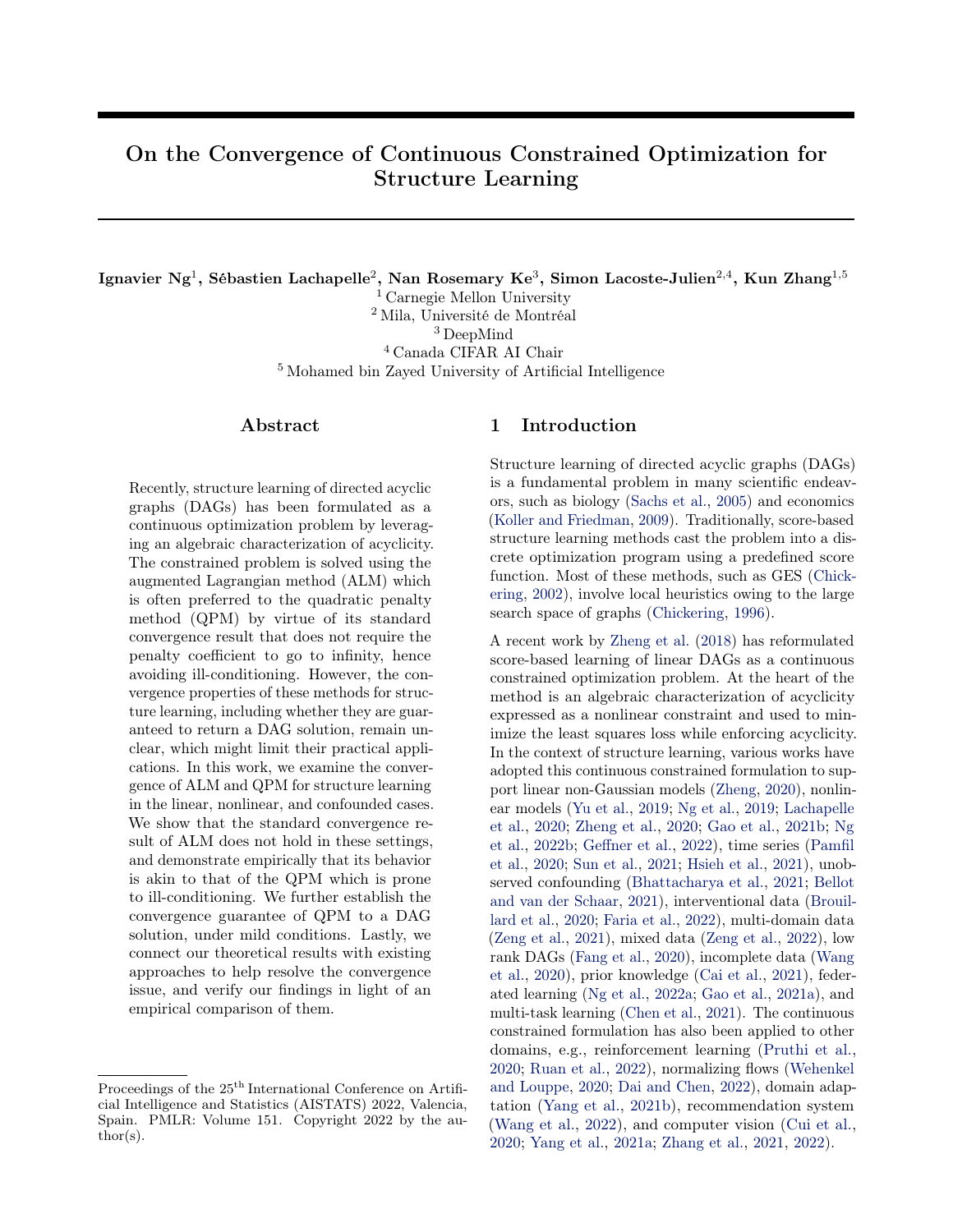## Acknowledgments

The authors would like to thank the anonymous reviewers for their useful comments. This work was supported in part by the National Institutes of Health (NIH) under Contract R01HL159805, by the NSF-Convergence Accelerator Track-D award #2134901, by the United States Air Force under Contract No. FA8650-17-C7715, by a grant from Apple, by the Canada CIFAR AI Chair Program, by an IVADO excellence PhD scholarship, and by a Google Focused Research award. The NIH or NSF is not responsible for the views reported in this article. Simon Lacoste-Julien is a CIFAR Associate Fellow in the Learning in Machines & Brains program.

#### References

- <span id="page-9-23"></span>A. Al-Mohy and N. Higham. A new scaling and squaring algorithm for the matrix exponential. SIAM Journal on Matrix Analysis and Applications, 31, 2009.
- <span id="page-9-20"></span>A. Antoniou and W.-S. Lu. Practical Optimization: Algorithms and Engineering Applications. 01 2007.
- <span id="page-9-24"></span>J. Bang-Jensen and G. Gutin. Digraphs. Theory, Algorithms and Applications. Springer Monographs in Mathematics, 2009.
- <span id="page-9-26"></span>A.-L. Barabási and R. Albert. Emergence of scaling in random networks. Science, 286(5439):509–512, 1999.
- <span id="page-9-6"></span>A. Bellot and M. van der Schaar. Deconfounded score method: Scoring DAGs with dense unobserved confounding. arXiv preprint arXiv:2103.15106, 2021.
- <span id="page-9-15"></span>D. P. Bertsekas. Constrained Optimization and Lagrange Multiplier Methods. Academic Press, 1982.
- <span id="page-9-16"></span>D. P. Bertsekas. Nonlinear Programming. Athena Scientific, 2nd edition, 1999.
- <span id="page-9-5"></span>R. Bhattacharya, T. Nagarajan, D. Malinsky, and I. Shpitser. Differentiable causal discovery under unmeasured confounding. In International Conference on Artificial Intelligence and Statistics, 2021.
- <span id="page-9-21"></span>L. Bottou, F. E. Curtis, and J. Nocedal. Optimization methods for large-scale machine learning. SIAM Rev., 60:223–311, 2018.
- <span id="page-9-7"></span>P. Brouillard, S. Lachapelle, A. Lacoste, S. Lacoste-Julien, and A. Drouin. Differentiable causal discovery from interventional data, 2020.
- <span id="page-9-22"></span>R. Byrd, P. Lu, J. Nocedal, and C. Zhu. A limited memory algorithm for bound constrained optimization. SIAM Journal on Scientific Computing, 16, 2003.
- <span id="page-9-10"></span>H. Cai, R. Song, and W. Lu. ANOCE: Analysis of causal effects with multiple mediators via constrained structural learning. In International Conference on Learning Representations, 2021.
- <span id="page-9-12"></span>X. Chen, H. Sun, C. Ellington, E. Xing, and L. Song. Multi-task learning of order-consistent causal graphs. In Advances in Neural Information Processing Systems, 2021.
- <span id="page-9-1"></span>D. M. Chickering. Learning Bayesian networks is NPcomplete. In Learning from Data: Artificial Intelligence and Statistics V. Springer, 1996.
- <span id="page-9-0"></span>D. M. Chickering. Optimal structure identification with greedy search. Journal of Machine Learning Research, 3(Nov):507–554, 2002.
- <span id="page-9-14"></span>Z. Cui, T. Song, Y. Wang, and Q. Ji. Knowledge augmented deep neural networks for joint facial expression and action unit recognition. In Advances in Neural Information Processing Systems, 2020.
- <span id="page-9-19"></span>J. Cussens. Bayesian network learning with cutting planes. In Conference on Uncertainty in Artificial Intelligence, 2011.
- <span id="page-9-13"></span>E. Dai and J. Chen. Graph-augmented normalizing flows for anomaly detection of multiple time series. In International Conference on Learning Representations, 2022.
- <span id="page-9-25"></span>P. Erdös and A. Rényi. On random graphs I. Publicationes Mathematicae, 6:290–297, 1959.
- <span id="page-9-9"></span>Z. Fang, S. Zhu, J. Zhang, Y. Liu, Z. Chen, and Y. He. Low rank directed acyclic graphs and causal structure learning. arXiv preprint arXiv:2006.05691, 2020.
- <span id="page-9-8"></span>G. R. A. Faria, A. Martins, and M. A. T. Figueiredo. Differentiable causal discovery under latent interventions. In Conference on Causal Learning and Reasoning, 2022.
- <span id="page-9-17"></span>R. Fletcher. Practical Methods of Optimization. Wiley-Interscience, 1987.
- <span id="page-9-11"></span>E. Gao, J. Chen, L. Shen, T. Liu, M. Gong, and H. Bondell. Federated causal discovery. arXiv preprint arXiv:2112.03555, 2021a.
- <span id="page-9-2"></span>Y. Gao, L. Shen, and S.-T. Xia. DAG-GAN: Causal structure learning with generative adversarial nets. In IEEE International Conference on Acoustics, Speech and Signal Processing (ICASSP), 2021b.
- <span id="page-9-3"></span>T. Geffner, E. Kiciman, A. Lamb, M. Kukla, M. Allamanis, and C. Zhang. FCause: Flow-based causal discovery, 2022. URL [https://openreview.net/](https://openreview.net/forum?id=HO_LL-oqBzW) [forum?id=HO\\_LL-oqBzW](https://openreview.net/forum?id=HO_LL-oqBzW).
- <span id="page-9-18"></span>P. Hoyer, D. Janzing, J. M. Mooij, J. Peters, and B. Schölkopf. Nonlinear causal discovery with additive noise models. In Advances in Neural Information Processing Systems, 2009.
- <span id="page-9-4"></span>T.-Y. Hsieh, Y. Sun, X. Tang, S. Wang, and V. G. Honavar. SrVARM: State regularized vector autoregressive model for joint learning of hidden state transitions and state-dependent inter-variable dependen-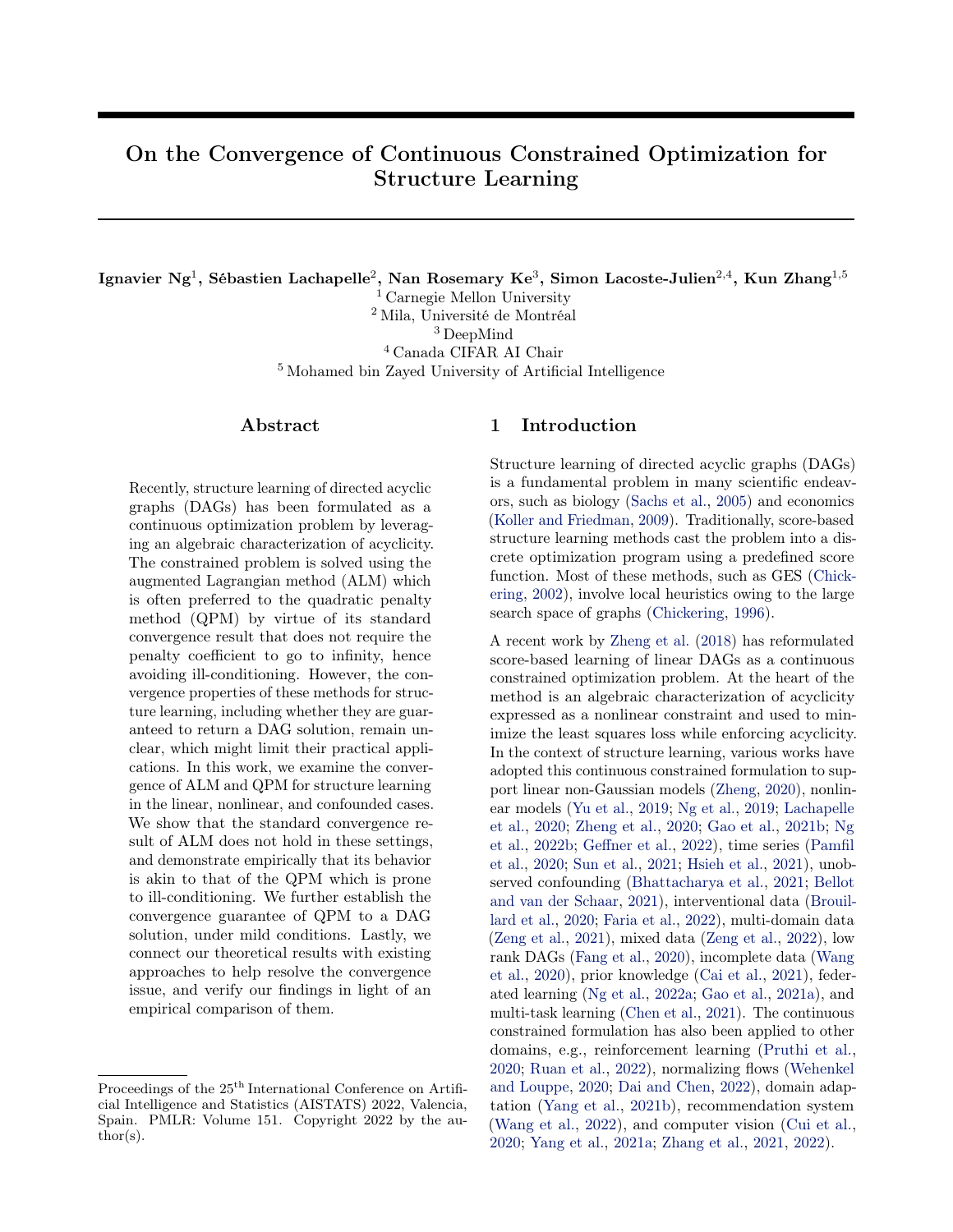cies from multi-variate time series. In Proceedings of the Web Conference, 2021.

- <span id="page-10-13"></span>T. Jaakkola, D. Sontag, A. Globerson, and M. Meila. Learning Bayesian network structure using LP relaxations. In International Conference on Artificial Intelligence and Statistics, 2010.
- <span id="page-10-19"></span>X. Jiang, L.-H. Lim, Y. Yao, and Y. Ye. Statistical ranking and combinatorial Hodge theory. Mathematical Programming, 127, 11 2011.
- <span id="page-10-25"></span>D. Kingma and J. Ba. Adam: A method for stochastic optimization. In International Conference on Learning Representations, 2014.
- <span id="page-10-14"></span>M. Koivisto and K. Sood. Exact Bayesian structure discovery in Bayesian networks. Journal of Machine Learning Research, 5(Dec):549–573, 2004.
- <span id="page-10-1"></span>D. Koller and N. Friedman. Probabilistic Graphical Models: Principles and Techniques. MIT Press, Cambridge, MA, 2009.
- <span id="page-10-3"></span>S. Lachapelle, P. Brouillard, T. Deleu, and S. Lacoste-Julien. Gradient-based neural DAG learning. In International Conference on Learning Representations, 2020.
- <span id="page-10-20"></span>L.-H. Lim. Hodge laplacians on graphs. SIAM Review, 62, 07 2015.
- <span id="page-10-21"></span>V. Nair and G. Hinton. Rectified linear units improve restricted Boltzmann machines. In International Conference on Machine Learning, 2010.
- <span id="page-10-24"></span>Y. E. Nesterov. A method for solving the convex programming problem with convergence rate  $O(1/k^2)$ . Doklady ANSSSR, 269:543–547, 1983.
- <span id="page-10-2"></span>I. Ng, S. Zhu, Z. Chen, and Z. Fang. A graph autoencoder approach to causal structure learning. arXiv preprint arXiv:1911.07420, 2019.
- <span id="page-10-18"></span>I. Ng, A. Ghassami, and K. Zhang. On the role of sparsity and DAG constraints for learning linear DAGs. In Advances in Neural Information Processing Systems, 2020.
- <span id="page-10-6"></span>I. Ng, , and K. Zhang. Towards federated Bayesian network structure learning with continuous optimization. In International Conference on Artificial Intelligence and Statistics, 2022a.
- <span id="page-10-4"></span>I. Ng, S. Zhu, Z. Fang, H. Li, Z. Chen, and J. Wang. Masked gradient-based causal structure learning. In SIAM International Conference on Data Mining, 2022b.
- <span id="page-10-16"></span>J. Nocedal and S. J. Wright. Numerical optimization. Springer series in operations research and financial engineering. Springer, 2nd edition, 2006.
- <span id="page-10-15"></span>S. Ott, S. Imoto, and S. Miyano. Finding optimal models for small gene networks. Pacific Symposium on

Biocomputing. Pacific Symposium on Biocomputing, 9:557–67, 2004.

- <span id="page-10-5"></span>R. Pamfil, N. Sriwattanaworachai, S. Desai, P. Pilgerstorfer, P. Beaumont, K. Georgatzis, and B. Aragam. DYNOTEARS: Structure learning from time-series data. In International Conference on Artificial Intelligence and Statistics, 2020.
- <span id="page-10-27"></span>A. Paszke, S. Gross, F. Massa, A. Lerer, J. Bradbury, G. Chanan, T. Killeen, Z. Lin, N. Gimelshein, L. Antiga, A. Desmaison, A. Kopf, E. Yang, Z. De-Vito, M. Raison, A. Tejani, S. Chilamkurthy, B. Steiner, L. Fang, J. Bai, and S. Chintala. Pytorch: An imperative style, high-performance deep learning library. In Advances in Neural Information Processing Systems, 2019.
- <span id="page-10-17"></span>J. Pearl. Causality: Models, Reasoning and Inference. Cambridge University Press, 2009.
- <span id="page-10-11"></span>J. Peters and P. Bühlmann. Identifiability of Gaussian structural equation models with equal error variances. Biometrika, 101(1):219–228, 2013a.
- <span id="page-10-22"></span>J. Peters and P. Bühlmann. Structural intervention distance (SID) for evaluating causal graphs. Neural Computation, 27, 2013b.
- <span id="page-10-12"></span>J. Peters, J. M. Mooij, D. Janzing, and B. Schölkopf. Causal discovery with continuous additive noise models. Journal of Machine Learning Research, 15(1): 2009–2053, 2014.
- <span id="page-10-9"></span>M. J. D. Powell. Nonlinear programming—sequential unconstrained minimization techniques. The Computer Journal, 12(3), 1969.
- <span id="page-10-7"></span>P. Pruthi, J. González, X. Lu, and M. Fiterau. Structure mapping for transferability of causal models. arXiv preprint arXiv:2007.09445, 2020.
- <span id="page-10-23"></span>N. Qian. On the momentum term in gradient descent learning algorithms. Neural Networks, 12(1):145–151, 1999.
- <span id="page-10-10"></span>G. Raskutti and C. Uhler. Learning directed acyclic graph models based on sparsest permutations. Stat, 7(1):e183, 2018.
- <span id="page-10-8"></span>J. Ruan, Y. Du, X. Xiong, D. Xing, X. Li, L. Meng, H. Zhang, J. Wang, and B. Xu. GCS: Graphbased coordination strategy for multi-agent reinforcement learning. In International Conference on Autonomous Agents and MultiAgent Systems, 2022.
- <span id="page-10-0"></span>K. Sachs, O. Perez, D. Pe'er, D. A. Lauffenburger, and G. P. Nolan. Causal protein-signaling networks derived from multiparameter single-cell data. Science, 308(5721):523–529, 2005.
- <span id="page-10-26"></span>R. M. Schmidt, F. Schneider, and P. Hennig. Descending through a crowded valley - benchmarking deep learning optimizers. In International Conference on Machine Learning, 2021.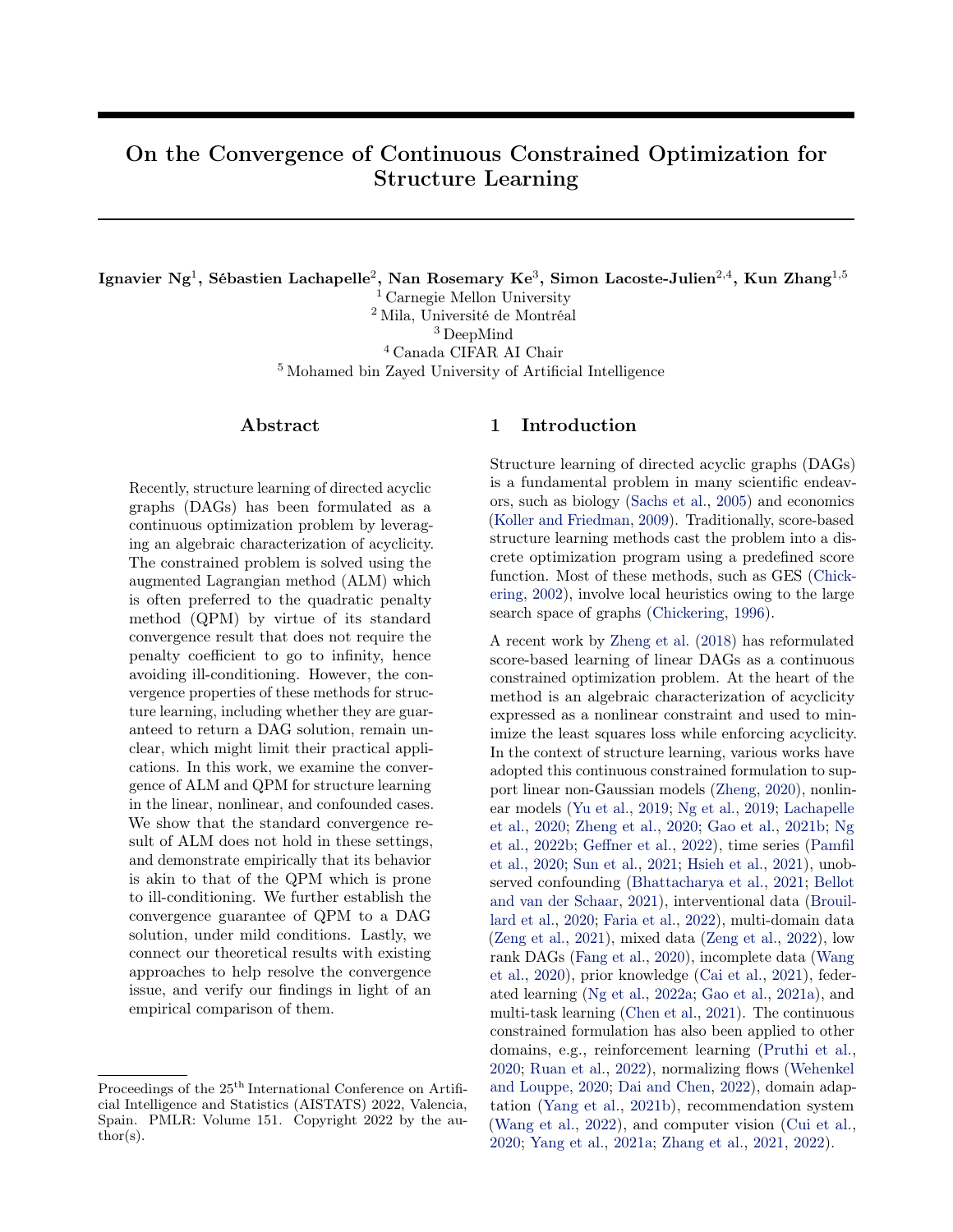- <span id="page-11-16"></span>S. Shimizu, P. O. Hoyer, A. Hyvärinen, and A. Kerminen. A linear non-Gaussian acyclic model for causal discovery. Journal of Machine Learning Research, 7 (Oct):2003–2030, 2006.
- <span id="page-11-19"></span>A. P. Singh and A. W. Moore. Finding optimal Bayesian networks by dynamic programming. Technical report, Carnegie Mellon University, 2005.
- <span id="page-11-15"></span>P. Spirtes, C. Glymour, and R. Scheines. Causation, Prediction, and Search. MIT press, 2nd edition, 2000.
- <span id="page-11-21"></span>X. Su, C. S. Wijayasinghe, J. Fan, and Y. Zhang. Sparse estimation of Cox proportional hazards models via approximated information criteria. Biometrics, 72 (3):751–759, 09 2016.
- <span id="page-11-4"></span>X. Sun, G. Liu, P. Poupart, and O. Schulte. NTS-NOTEARS: Learning nonparametric temporal DAGs with time-series data and prior knowledge. arXiv preprint arXiv:2109.04286, 2021.
- <span id="page-11-18"></span>S. Van de Geer and P. Bühlmann.  $\ell_0$ -penalized maximum likelihood for sparse directed acyclic graphs. The Annals of Statistics, 41(2):536–567, 2013.
- <span id="page-11-7"></span>Y. Wang, V. Menkovski, H. Wang, X. Du, and M. Pechenizkiy. Causal discovery from incomplete data: A deep learning approach. arXiv preprint arXiv:2001.05343, 2020.
- <span id="page-11-10"></span>Z. Wang, X. Chen, Z. Dong, Q. Dai, and J.-R. Wen. Sequential recommendation with causal behavior discovery. arXiv preprint arXiv:2204.00216, 2022.
- <span id="page-11-8"></span>A. Wehenkel and G. Louppe. Graphical normalizing flows. arXiv preprint arXiv:2006.02548, 2020.
- <span id="page-11-14"></span>D. Wei, T. Gao, and Y. Yu. DAGs with no fears: A closer look at continuous optimization for learning Bayesian networks. In Advances in Neural Information Processing Systems, 2020.
- <span id="page-11-11"></span>M. Yang, F. Liu, Z. Chen, X. Shen, J. Hao, and J. Wang. CausalVAE: Disentangled representation learning via neural structural causal models. In Proceedings of the IEEE Conference on Computer Vision and Pattern Recognition, 2021a.
- <span id="page-11-9"></span>S. Yang, K. Yu, F. Cao, L. Liu, H. Wang, and J. Li. Learning causal representations for robust domain adaptation. IEEE Transactions on Knowledge and Data Engineering, 2021b.
- <span id="page-11-2"></span>Y. Yu, J. Chen, T. Gao, and M. Yu. DAG-GNN: DAG structure learning with graph neural networks. In International Conference on Machine Learning, 2019.
- <span id="page-11-22"></span>Y. Yu, T. Gao, N. Yin, and Q. Ji. DAGs with no curl: An efficient DAG structure learning approach. In International Conference on Machine Learning, 2021.
- <span id="page-11-20"></span>C. Yuan and B. Malone. Learning optimal Bayesian networks: A shortest path perspective. Journal of Artificial Intelligence Research, 48(1):23–65, 2013.
- <span id="page-11-5"></span>Y. Zeng, S. Shimizu, R. Cai, F. Xie, M. Yamamoto, and Z. Hao. Causal discovery with multi-domain LiNGAM for latent factors. In International Joint Conference on Artificial Intelligence, 2021.
- <span id="page-11-6"></span>Y. Zeng, S. Shimizu, H. Matsui, and F. Sun. Causal discovery for linear mixed data. In Conference on Causal Learning and Reasoning, 2022.
- <span id="page-11-12"></span>C. Zhang, B. Jia, M. Edmonds, S.-C. Zhu, and Y. Zhu. ACRE: Abstract causal reasoning beyond covariation. In Proceedings of the IEEE Conference on Computer Vision and Pattern Recognition, 2021.
- <span id="page-11-17"></span>K. Zhang and A. Hyvärinen. On the identifiability of the post-nonlinear causal model. In Conference on Uncertainty in Artificial Intelligence, 2009.
- <span id="page-11-13"></span>W. Zhang, J. Liao, Y. Zhang, and L. Liu. CMGAN: A generative adversarial network embedded with causal matrix. Applied Intelligence, 2022.
- <span id="page-11-1"></span>X. Zheng. Learning DAGs with Continuous Optimization. PhD thesis, Carnegie Mellon University, 2020.
- <span id="page-11-0"></span>X. Zheng, B. Aragam, P. Ravikumar, and E. P. Xing. DAGs with NO TEARS: Continuous optimization for structure learning. In Advances in Neural Information Processing Systems, 2018.
- <span id="page-11-3"></span>X. Zheng, C. Dan, B. Aragam, P. Ravikumar, and E. P. Xing. Learning sparse nonparametric DAGs. In International Conference on Artificial Intelligence and Statistics, 2020.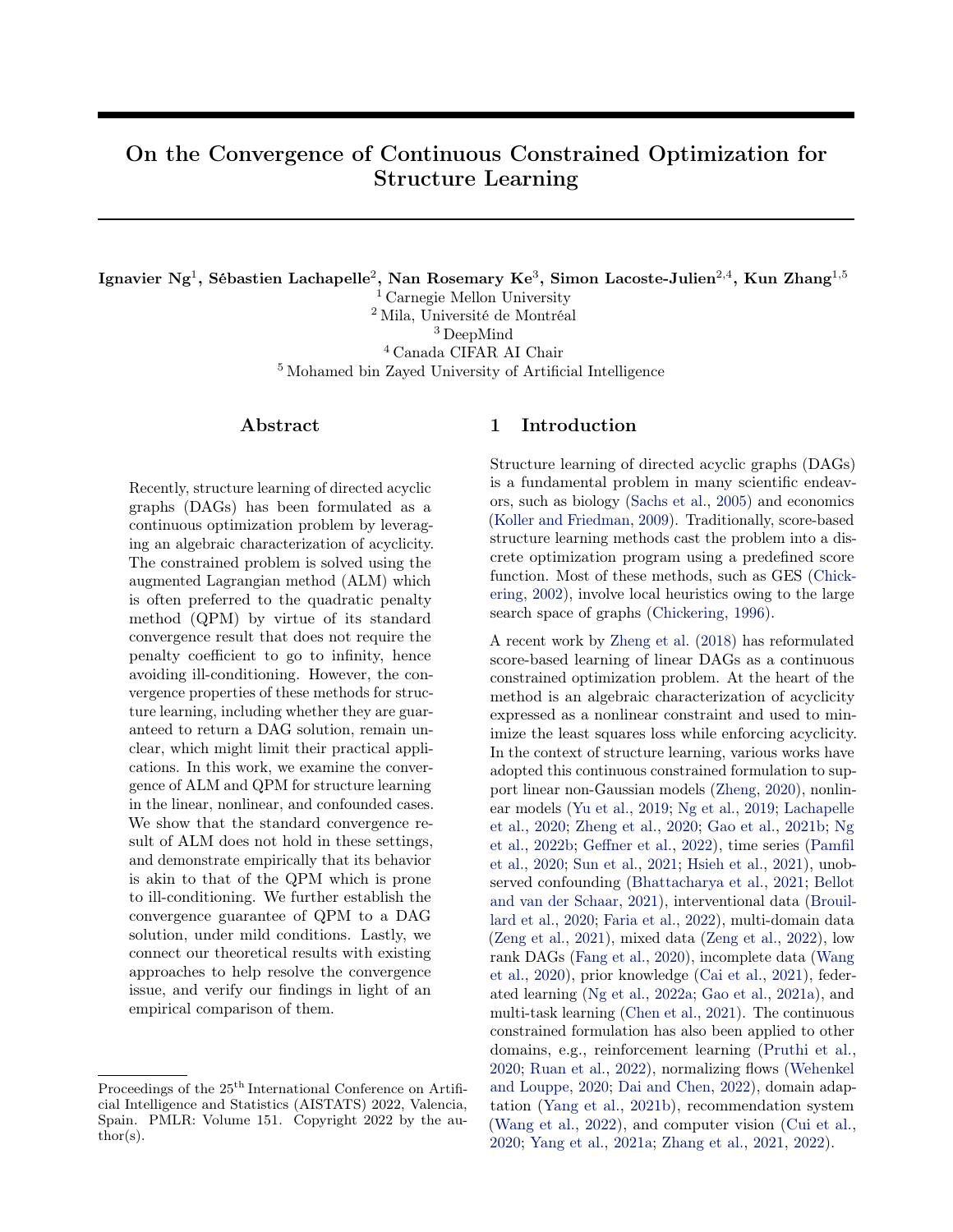# Supplementary Material: On the Convergence of Continuous Constrained Optimization for Structure Learning

## <span id="page-12-0"></span>A Optimality Conditions for Equality Constrained Problems

We review the optimality conditions for equality constrained optimization problems, which are required for the study in Sections [2.3](#page-2-2) and [3.1.](#page-3-8) Note that the following conditions are adopted from Theorems 12.1 and 12.6 in [Nocedal and Wright](#page-10-16) [\(2006\)](#page-10-16), respectively.

<span id="page-12-2"></span>**Definition 2 (First-order necessary conditions).** Suppose that  $\theta$  is a local solution of [\(2\)](#page-2-0), that the functions f and h in [\(2\)](#page-2-0) are continuously di erentiable, and that the LICQ holds at  $\theta$  . Define the Lagrangian function of  $(2)$  as

$$
L(\theta, \alpha) = f(\theta) + \alpha^{\mathsf{T}} h(\theta),
$$

<span id="page-12-3"></span>where  $\alpha$  2 R<sup>p</sup>. Then there is a Lagrange multiplier vector  $\alpha$  such that the following conditions are satisfied at  $(\theta, \alpha)$ :

$$
\Gamma_{\theta} \mathcal{L}(\theta, \alpha) = 0, \tag{8a}
$$

$$
h(\theta) = 0. \tag{8b}
$$

**Definition 3 (Second-order sufficient conditions).** Let  $L(\theta, \alpha)$  be the Lagrangian function of [\(2\)](#page-2-0) as in Definition [2.](#page-12-2) Suppose that for some feasible point  $\theta$  there is a Lagrange multiplier vector  $\alpha$  such that the conditions [\(8\)](#page-12-3) are satisfied. Suppose also that

 $y^{\mathsf{T}} \Gamma^2_{\theta \theta} L(\theta, \alpha) y > 0$ , for all  $y \neq 0$  with  $\Gamma_{\theta} h(\theta) y = 0$ .

Then  $\theta$  is a strict local solution for [\(2\)](#page-2-0).

## B Proofs

#### <span id="page-12-1"></span>B.1 Proof of Theorem [2](#page-3-6)

**Proof for function**  $h_{\text{exp}}(W)$ .

We first provide the proof for function  $h_{\text{exp}}(W)$ . Its gradient is given by

$$
\Gamma_W h_{\exp}(W) = (e^{W-W})^{\mathsf{T}} \quad 2W.
$$

#### If part:

We first consider the diagonal entries  $W_{ii}$  for  $i \geq [d]^4$  $i \geq [d]^4$ . Since  $((e^{W-W})^T)_{ii} = 1$ ,  $(\bigcap_{W} h_{\exp}(W))_{ii} = 0$  implies that  $W_{ii} = 0$ , or equivalently, the structure defined by W does not have any self-loop. Now we consider the  $(j, i)$ -th entry of W with  $j \notin i$ .  $(\big\lceil \nabla_W h_{\text{exp}}(W) \big\rceil_{ji} = 0$  indicates that at least one of  $W_{ji}$  and  $((e^{W-W})^{\text{T}})_{ji}$  is zero. Therefore, the edge from node  $j$  to node  $i$ , if exists, must not belong to any cycle. Combining the above cases, we conclude that all edges must not be part of any self-loop or cycle, and that W represents a DAG, i.e.,  $h_{\text{exp}}(W) = 0$ .

#### Only if part:

Notice that  $h_{\text{exp}}(W) = 0$  implies that W represents a DAG. Since there is not any self-loop, the diagonal entries of W are zero, and so are the diagonal entries of  $\Gamma_W h_{\text{exp}}(W)$ . It remains to consider the  $(j, i)$ -th entry of  $\bigcap_{W} h_{\text{exp}}(W)$  with  $j \notin i$ :

<span id="page-12-4"></span><sup>&</sup>lt;sup>4</sup>We denote by [d] the set  $f_1, 2, \ldots, dg$ , likewise for the others.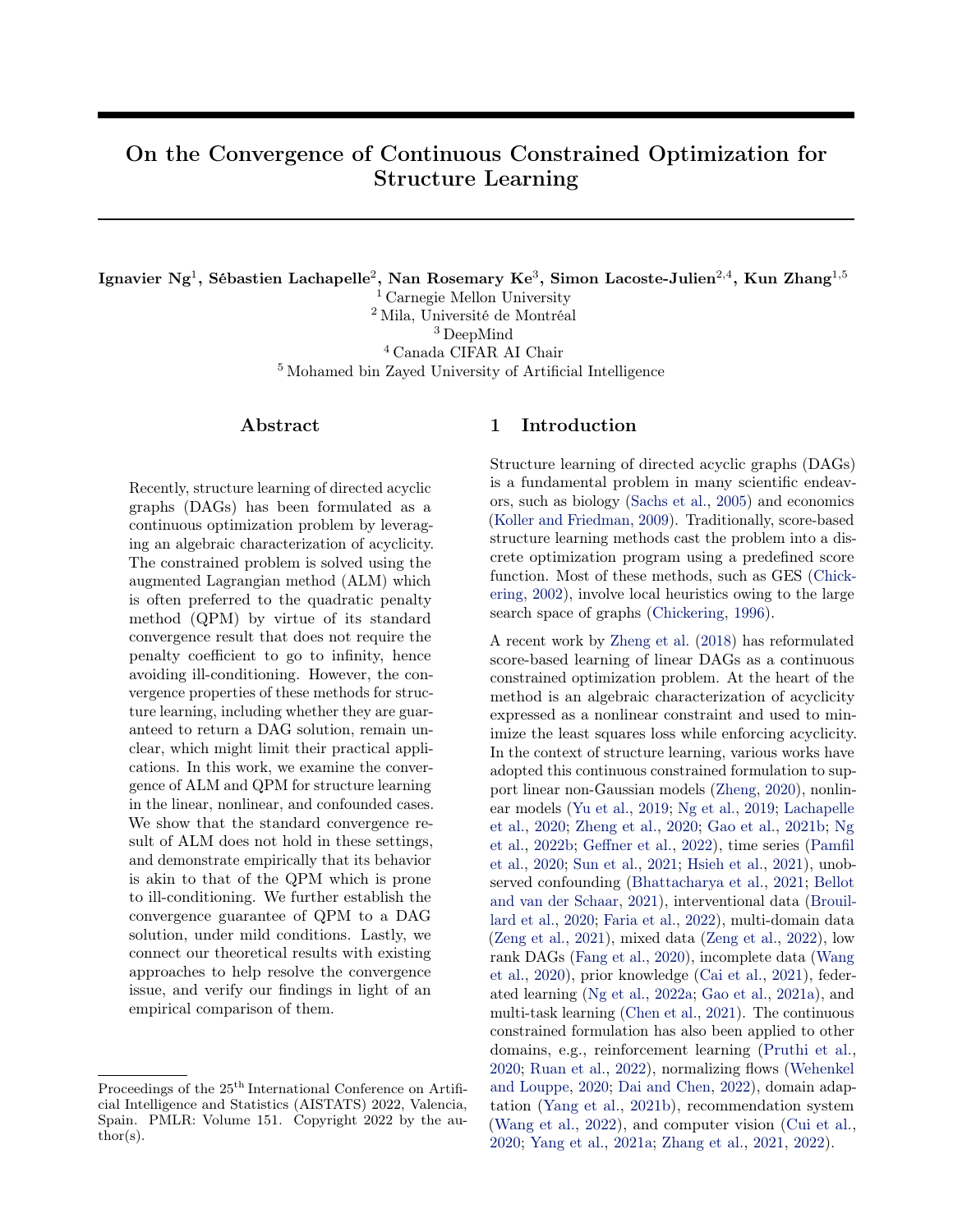- If  $W_{ji} = 0$ , then it is clear that  $(\bigcap_{W} h_{\text{exp}}(W))_{ji} = 0$ .
- If  $W_{ji} \notin 0$ , then there is an edge from node j to node i with weight  $W_{ji}$ . The other term  $((e^{W-W})^{\mathsf{T}})_{ji}$ indicates the total number of weighted walks from node i to node j. If both  $W_{ji}$  and  $((e^{W-W})^{\mathsf{T}})_{ji}$  are nonzero, then there is at least a weighted closed walk passing through nodes  $i$  and  $j$ , contradicting the statement that W represents a DAG.

Therefore, at least one of  $W_{ji}$  and  $((e^{W-W})^{\mathsf{T}})_{ji}$  must be zero, and we have  $(r_{W}h_{\text{exp}}(W))_{ji} = 0$ .

**Proof for function**  $h_{\text{exp}}(B(A)).$ 

We now provide the proof for function  $h_{\text{exp}}(B(A))$ , which is an extension to the proof for function  $h_{\text{exp}}(W)$ . Let  $A^{(t)} = (A_1^{(t)}, \ldots, A_d^{(t)})$   $\supseteq \mathbb{R}^{d-s_{t-1}-s_t}$  denote the weights in the t-th layer of the MLPs corresponding to all variables. Since  $B(A)$  depends only on  $A^{(1)}$  by definition, we have

$$
\Gamma_{A^{(t)}}h_{\exp}(B(A))=0, \quad t=2,\ldots,\ell.
$$

Therefore, it suffices to consider the case of  $t = 1$ , i.e., the weights in the first layer of the MLPs, and show that  $h(B(A)) = 0$  if and only if  $\Gamma_{A^{(1)}} h_{\text{exp}}(B(A)) = 0$ . Note that we have  $A^{(1)} \n\supset R^{d} \n\stackrel{d}{\longrightarrow} s_1$ , and the  $(j, i, s)$ -entry of the gradient is given by

$$
(\Gamma_{A^{(1)}}h_{\exp}(B(A)))_{jis} = ((e^{B(A) - B(A)})^{\mathsf{T}})_{ji} - 2(A^{(1)})_{jis}, \quad j, i \geq [d], \ s \geq [s_1].
$$

For clarity, we restate the definition of  $B(A)$  in terms of  $A^{(1)}$ :

<span id="page-13-0"></span>
$$
(B(A))_{ji} = kjth-row (A_i^{(1)})_{k_2}
$$
  
=  $\left(\sum_{s=1}^{s_1} ((A^{(1)})_{jis})^2\right)^{\frac{1}{2}}, \quad j, i \geq [d].$  (9)

#### If part:

We first consider the diagonal entries  $(B(A))_{ii}$  for  $i \in [d]$ . Since  $((e^{B(A) - B(A)})^{\mathsf{T}})_{ii}$  1,  $(r_{A^{(1)}}h_{\exp}(B(A)))_{ii} = 0$ implies that  $(A^{(1)})_{iis} = 0$  for  $s \; 2 [s_1]$  and therefore  $(B(A))_{ii} = 0$ , indicating that the structure defined by  $B(A)$ does not have any self-loop. Now we consider the  $(j, i)$ -th entry of  $B(A)$  with  $j \notin i$ . Suppose  $(B(A))_{ii} \notin 0$ , i.e., there is an edge from node j to node i in the structure defined by  $B(A)$ . By Eq. [\(9\)](#page-13-0), there exists  $s \geq |s_1|$  such that  $(A^{(1)})_{jis} > 0$ , which, with the assumption of  $(\Gamma_{A^{(1)}} h_{\text{exp}}(B(A)))_{jis} = 0$ , implies that  $((e^{B(A)} B^{(A)})^{\text{T}})_{ji} = 0$ . This indicates that there is not any weighted walk from node  $i$  to node  $j$ . Therefore, the edge from node  $j$  to node i, if exists, must not belong to any cycle. Combining the above cases, we conclude that all edges must not be part of any self-loop or cycle, and that  $B(A)$  represents a DAG, i.e.,  $h_{\text{exp}}(B(A)) = 0$ .

#### Only if part:

Notice that  $h_{\text{exp}}(B(A)) = 0$  implies that  $B(A)$  represents a DAG. Since there is not any self-loop,  $(B(A))_{ii} = 0$ indicates that  $(A^{(1)})_{iis} = 0$  for s 2 [s<sub>1</sub>], and therefore  $(\Gamma_{A^{(1)}}h_{\exp}(B(A)))_{iis} = 0$ . It remains to consider the  $(j, i, s)$ -th entry of  $r_{A^{(1)}}h_{\text{exp}}(B(A))$  with  $j \neq i$  and  $s \geq [s_1]$ :

- If  $(A^{(1)})_{iis} = 0$ , then it is clear that  $(\Gamma_{A^{(1)}}h_{\exp}(B(A)))_{iis} = 0$ .
- If  $(A^{(1)})_{jis} \notin 0$ , then we must have  $(B(A))_{ji} \notin 0$  by Eq. [\(9\)](#page-13-0) and there is an edge from node j to node i in the structure defined by  $B(A)$ . The other term  $((e^{B(A) - B(A)})^{\mathsf{T}})_{ji}$  indicates the total number of weighted walks from node *i* to node *j*. If both  $(A^{(1)})_{jis}$  and  $((e^{B(A) - B(A)})^{\mathsf{T}})_{ji}$  are nonzero, there is at least a weighted closed walk passing through nodes i and j, contradicting the statement that  $B(A)$  represents a DAG.

Therefore, at least one of  $(A^{(1)})_{jis}$  and  $((e^{B(A)-B(A)})^{\mathsf{T}})_{ji}$  must be zero, and we have  $(r_{A^{(1)}}h_{\exp}(B(A)))_{jis} = 0$ .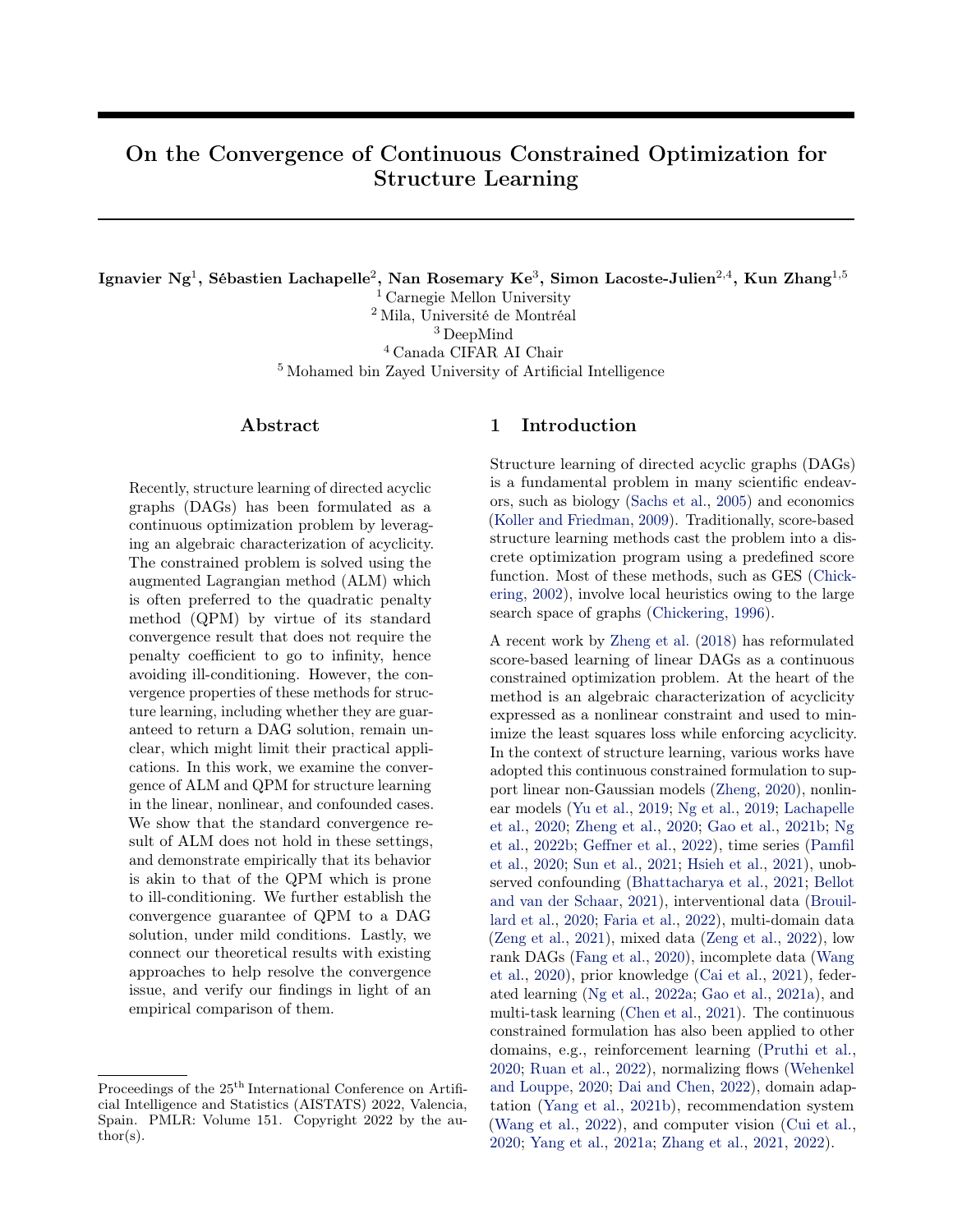#### <span id="page-14-0"></span>B.2 Proof of Theorem [3](#page-4-2)

By differentiating  $Q(\theta; \rho_k)$  in Eq. [\(6\)](#page-4-4), we obtain

$$
\Gamma \theta Q(\theta_k; \rho_k) = \Gamma \theta f(\theta_k) + \rho_k h(B(\theta_k)) \Gamma \theta h(B(\theta_k)).
$$

From the termination criterion of the subproblems in Algorithm [2,](#page-4-1) we have

$$
kr_{\theta} f(\theta_k) + \rho_k h(B(\theta_k)) r_{\theta} h(B(\theta_k)) k_2 \quad \tau_k \quad \tau,
$$

where  $\tau$  is an upper bound on  $f_{\tau_k}g$ . By rearranging this expression (and in particular using the inequality  $kak_2$   $kbk_2$   $ka + bk_2$ , we obtain

$$
kh(B(\theta_k))\cap \theta h(B(\theta_k))k_2 \quad \frac{1}{\rho_k}(\tau + k\cap \theta f(\theta_k)k_2).
$$

Let  $\theta$  be a limit point of the sequence of iterates. Then there is a subsequence K such that  $\lim_{k\geq K}\theta_k = \theta$ . By the continuity of  $\Gamma_{\theta}f$ , when we take limits as k ! 1 for k 2 K, the bracketed term on the right-handside approaches  $\tau + k \rho f(\theta) k_2$ , so because  $\rho_k$  ! 1, the right-hand-side approaches zero. This implies that  $\lim_{k \geq k} kh(B(\theta_k))\Gamma_{\theta}h(B(\theta_k))k_2 = 0$ . By the continuity of h,  $\Gamma_{\theta}h$ , and B, we conclude that

$$
h(B(\theta))\cap \theta h(B(\theta))=0,
$$

which, by Assumption [1,](#page-3-5) yields

 $h(B(\theta))=0.$ 

#### <span id="page-14-1"></span>B.3 Proof of Theorem [4](#page-5-1)

The gradient of  $h_{\text{bf}}(W,\Omega)$  is given by

$$
\begin{aligned} \n\Gamma_W h_{\text{bf}}(W, \Omega) &= (e^{W-W})^{\mathsf{T}} & 2W + 2W & \Omega & \Omega, \\ \n\Gamma_{\Omega} h_{\text{bf}}(W, \Omega) &= 2W & W & \Omega. \n\end{aligned}
$$

#### If part:

The gradient term  $\Gamma_{\Omega}h_{\text{Df}}(W,\Omega) = 2W \quad W \quad \Omega = 0$  indicates that  $W_{ii}\Omega_{ii} = 0$  for j, i 2 [d], and thus there is not any bow in the structure defined by W and  $\Omega$ . Therefore, we also have  $2W \Omega = 0$ , which, with  $\Gamma_W h_{\text{bf}}(W, \Omega) = 0$ , implies that  $(e^{W-W})^{\mathsf{T}}$   $2W = 0$ . By Theorem [2,](#page-3-6) this indicates that there is not any directed cycle. Therefore, the structure defined by W and  $\Omega$  is a bow-free ADMG and we have  $h_{\text{bf}}(W,\Omega) = 0$ .

#### Only if part:

Notice that  $h_{\text{bf}}(W,\Omega) = 0$  implies that the structure defined by W and  $\Omega$  is a bow-free ADMG. Since there is not any directed cycle in an ADMG, we have  $(e^{W-W})^{\mathsf{T}}$  2W = 0 by Theorem [2.](#page-3-6) Furthermore, since there is not any bow in the structure, we must have  $W_{ji}\Omega_{ji} = 0$  for j, i 2 [d], which implies  $2W \Omega = 0$  and  $2W \Omega = 0$ . Therefore, we have  $\Gamma_W h_{\text{bf}}(W, \Omega) = 0$  and  $\Gamma_{\Omega} h_{\text{bf}}(W, \Omega) = 0$ .

#### <span id="page-14-2"></span>C Bivariate Example: Ill-Conditioning and Optimization Algorithms

We provide a bivariate example to illustrate the ill-conditioning issue and the effectiveness of different optimization algorithms. Here we focus on the asymptotic case in which the true covariance matrix is known.

Setup. Consider the bivariate linear Gaussian model defined by the weighted adjacency matrix

$$
W_0 = \begin{bmatrix} 0 & 2 \\ 0 & 0 \end{bmatrix}
$$

and noise covariance matrix

$$
\Omega_0 = \begin{bmatrix} 1 & 0 \\ 0 & 1 \end{bmatrix}.
$$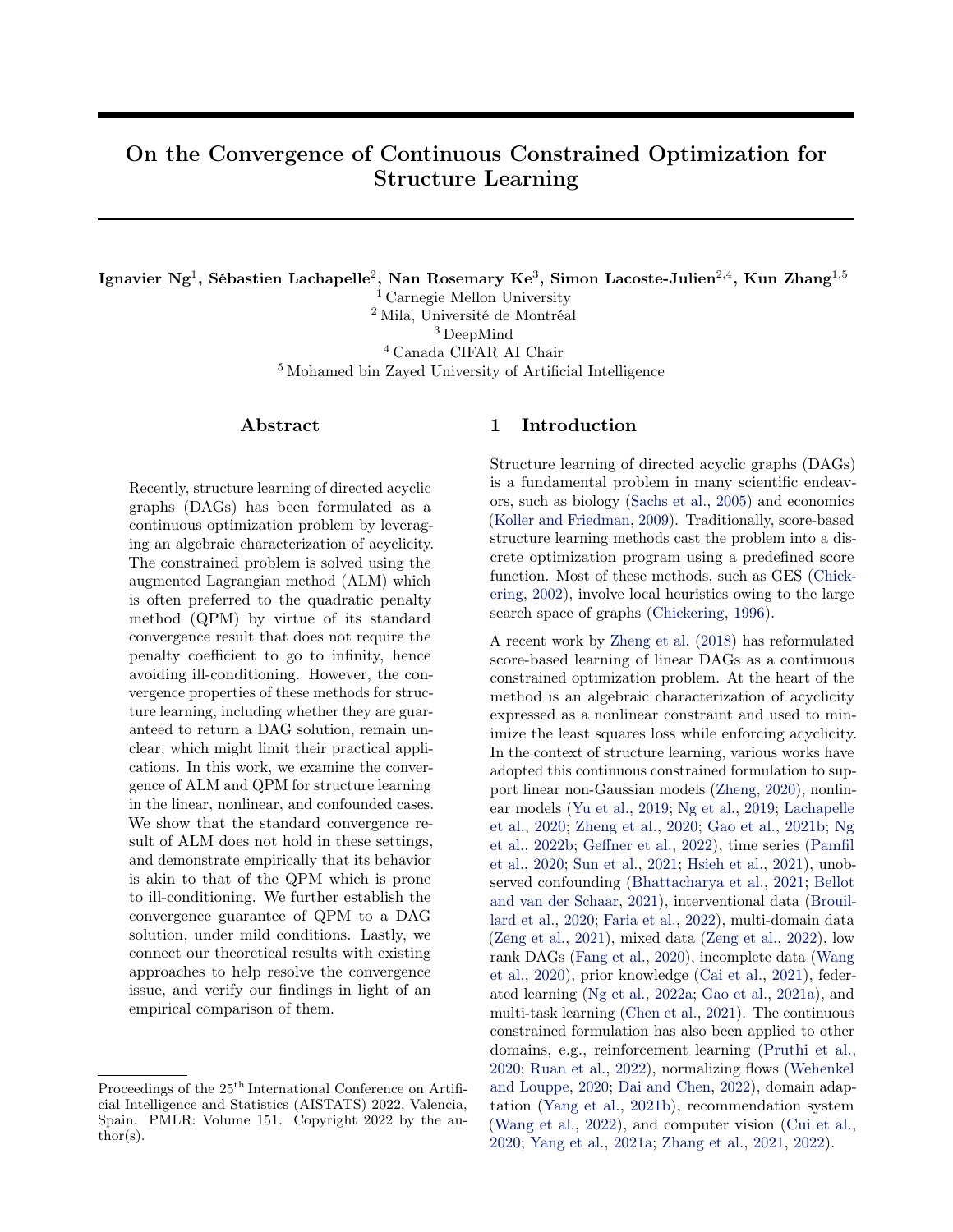<span id="page-15-0"></span>

Figure 4: Contour plots of the quadratic penalty function  $Q(W; \rho)$  with different penalty coefficients. The optimization trajectories of different algorithms for minimizing  $Q(W; \rho)$  are visualized.

In other words, the additive noises are assumed to be standard Gaussians. The true covariance matrix of X is then given by

$$
\Sigma_0 = \begin{pmatrix} I & W_0 \end{pmatrix} \begin{bmatrix} \nabla \Omega_0 (I & W_0) \end{bmatrix}^{-1}
$$

$$
= \begin{bmatrix} 1 & 2 \\ 2 & 5 \end{bmatrix}.
$$

We define the matrix  $W$  with variables  $b$  and  $c$  as

$$
W = \begin{bmatrix} 0 & b \\ c & 0 \end{bmatrix},
$$

which yields the corresponding least squares objective

$$
f(W) = \frac{1}{2} \text{tr} \left( (I - W)^{\mathsf{T}} \Sigma_0 (I - W) \right)
$$
  
=  $\frac{1}{2} \left( (b - 2)^2 + (2c - 1)^2 + c^2 + 1 \right)$ 

.

We consider a simplified DAG constraint  $bc = 0$ , which leads to the quadratic penalty function

$$
Q(W; \rho) = f(W) + \frac{\rho}{2}b^{2}c^{2}.
$$

Clearly, W represents a DAG if and only if  $bc = 0$ .

**Contour.** The contour plots of  $Q(W; \rho)$  w.r.t. variables b and c with different penalty coefficients, i.e.,  $\rho = 0, 1, 10^6$ , are visualized in Figure [4.](#page-15-0) When  $\rho = 0$ , the contour is elliptical as the least squares objective corresponds to a quadratic function. With a small penalty coefficient  $\rho = 1$ , the contour is slightly stretched out and deviates from being elliptical. When a large coefficient  $\rho = 10^6$  is used, the function contour is highly stretched out along both x and y axes. In this case, when the values of b and c are moderately large, a small change in either of them can lead to a large change in the penalty function  $Q(W; \rho)$ .

Optimization algorithms. We further study the behavior of different optimization algorithms for solving the minimization problem of  $Q(W; \rho)$ . In particular, we visualize the trajectories of Newton's method, L-BFGS [\(Byrd et al.,](#page-9-22) [2003\)](#page-9-22), Adam [\(Kingma and Ba,](#page-10-25) [2014\)](#page-10-25), and gradient descent starting from the point  $(b, c) = (13, 2)$ . We pick an initial point that is relatively far from the origin for better illustration of the ill-conditioning issue.

The optimization trajectories and the stationary points for different penalty coefficients are visualized in Figure [4.](#page-15-0) When  $\rho = 0, 1$ , all four algorithms converge to the unique stationary point. With a small penalty coefficient  $\rho = 1$ , one observes that gradient descent moves along a zigzag path during the first few iterations. A possible reason is that the gradients may not be the best direction to descend to the stationary point. This phenomenon becomes more severe when  $\rho = 10^6$  is used; specifically, gradient descent follows a zigzag path and eventually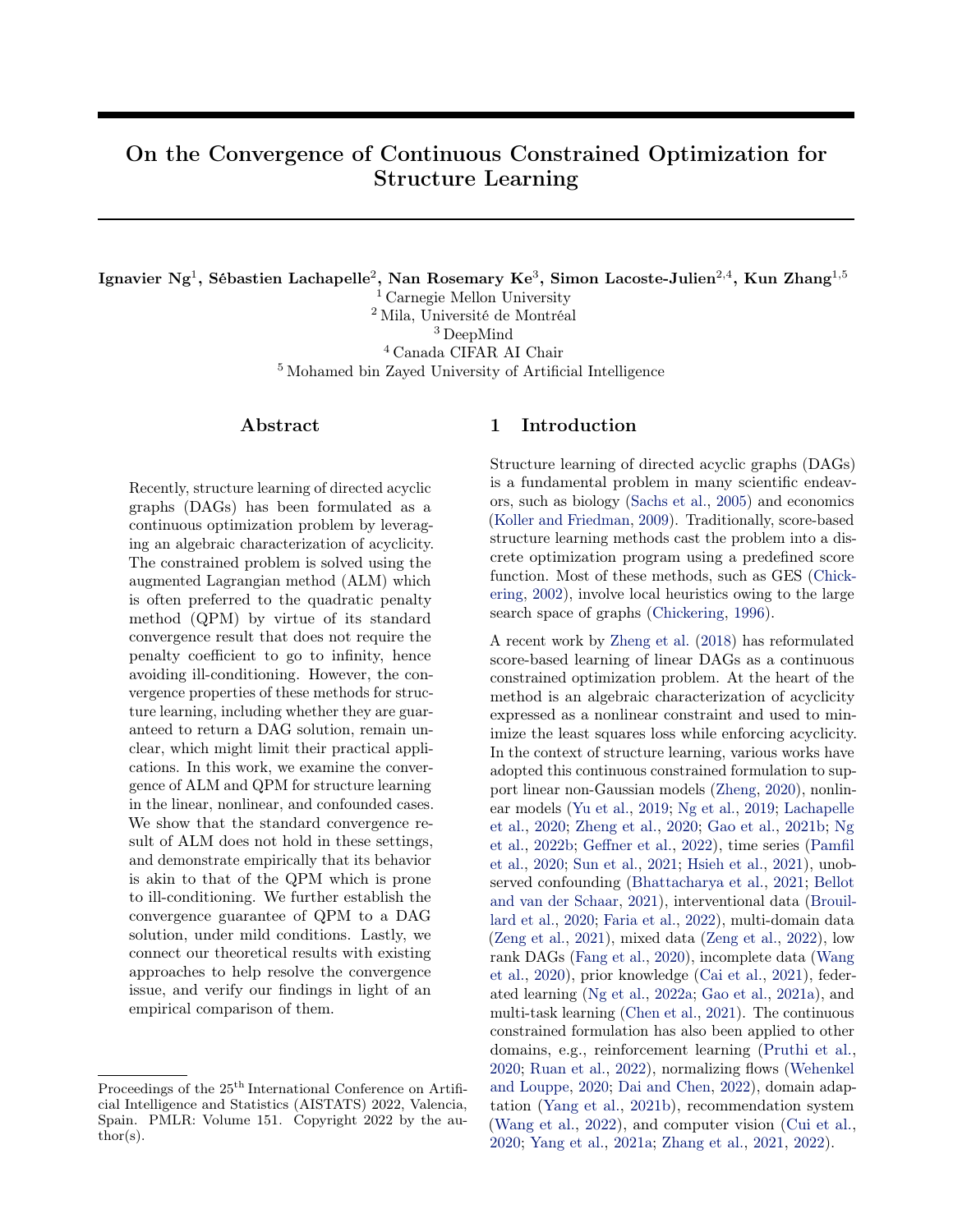reaches a point where it no longer makes progress, owing to the ill-posed optimization landscape. In this case, Newton's method and Adam converge to the same stationary point, while L-BFGS converges to the other one. It is also observed that Newton's method converges in the fewest number of iterations in all cases, and L-BFGS is on par with it as compared to Adam and gradient descent.

The observations above demonstrate that ill-conditioning is a huge concern especially for first-order method like gradient descent, which may produce a bad solution or not converge well. They also corroborate our findings in Section [6.2,](#page-7-0) i.e, second-order method like Newton's method and L-BFGS helps resolve the ill-conditioning issue by incorporating the curvature information. In particular, Newton's method computes the direction of descent using both first-order (Jacobian) and second-order (Hessian) information, while, instead of explicitly evaluating the Hessian matrix, L-BFGS relies on the approximations of Hessian. Therefore, Newton's method is computationally less efficient in practice, which thus is not included in the experiments in Section [6.2.](#page-7-0) On the other hand, the Adam algorithm, loosely speaking, lies in the middle between first-order and second-order methods as it employs diagonal rescaling on the parameter space that can be interpreted as second-order-type information [\(Bottou et al.,](#page-9-21) [2018\)](#page-9-21). Therefore, it can be less susceptible to ill-conditioning as compared to gradient descent, but may require more iterations to converge than Newton's method and L-BFGS.

In the empirical study above, we find that gradient descent is sensitive to the choice of learning rate (or referred to as the step size). Therefore, we manually pick it such that the algorithm does not diverge or converge too slowly. For the other algorithms, they are relatively robust to the choice of learning rate.

# <span id="page-16-1"></span>D Supplementary Experiment Details

This section provides further experiment details of different optimization algorithms and structure learning methods for Section [6.](#page-6-0)

Optimization algorithms. We implement the optimization algorithms including gradient descent with momentum, NAG, and Adam with PyTorch [\(Paszke et al.,](#page-10-27) [2019\)](#page-10-27). For Adam, we use a learning rate of 10<sup>3</sup>. For gradient descent with momentum and NAG, we set the learning rate to 10<sup> $4$ </sup> and the momentum factor to 0.9. We set the number of optimization iterations to  $10<sup>4</sup>$  for all these algorithms. We use the implementation and default hyperparameters of L-BFGS released by [Zheng et al.](#page-11-0) [\(2018,](#page-11-0) [2020\)](#page-11-3).

Structure learning methods. The implementations of Abs-KKTS<sup>[5](#page-16-2)</sup>, NoCurl<sup>[6](#page-16-3)</sup>, and GOLEM-EV<sup>[7](#page-16-4)</sup> are available on the authors' GitHub repositories. For all these methods, we use the default hyperparameters and the DAG constraint term proposed by [Zheng et al.](#page-11-0) [\(2018\)](#page-11-0), i.e.,  $h_{\text{exp}}(W)$ , although some of the authors' original implementations adopt the polynomial alternative proposed by [Yu et al.](#page-11-2) [\(2019\)](#page-11-2), i.e.,  $h_{\text{poly}}(W)$ . Similar to NOTEARS, we use a pre-processing step to center the data by subtracting the mean of each variable from the samples X.

## <span id="page-16-0"></span>E Supplementary Experiment Results

This section provides further experiment results for Section [6;](#page-6-0) see Figures [5,](#page-17-0) [6,](#page-18-0) [7,](#page-19-0) [8,](#page-20-0) [9,](#page-21-0) [10,](#page-22-0) and [11.](#page-22-1)

<span id="page-16-2"></span><sup>&</sup>lt;sup>5</sup>[https://github.com/skypea/DAG\\_No\\_Fear](https://github.com/skypea/DAG_No_Fear)

<span id="page-16-3"></span><sup>6</sup> <https://github.com/fishmoon1234/DAG-NoCurl>

<span id="page-16-4"></span><sup>&</sup>lt;sup>7</sup><https://github.com/ignavierng/golem>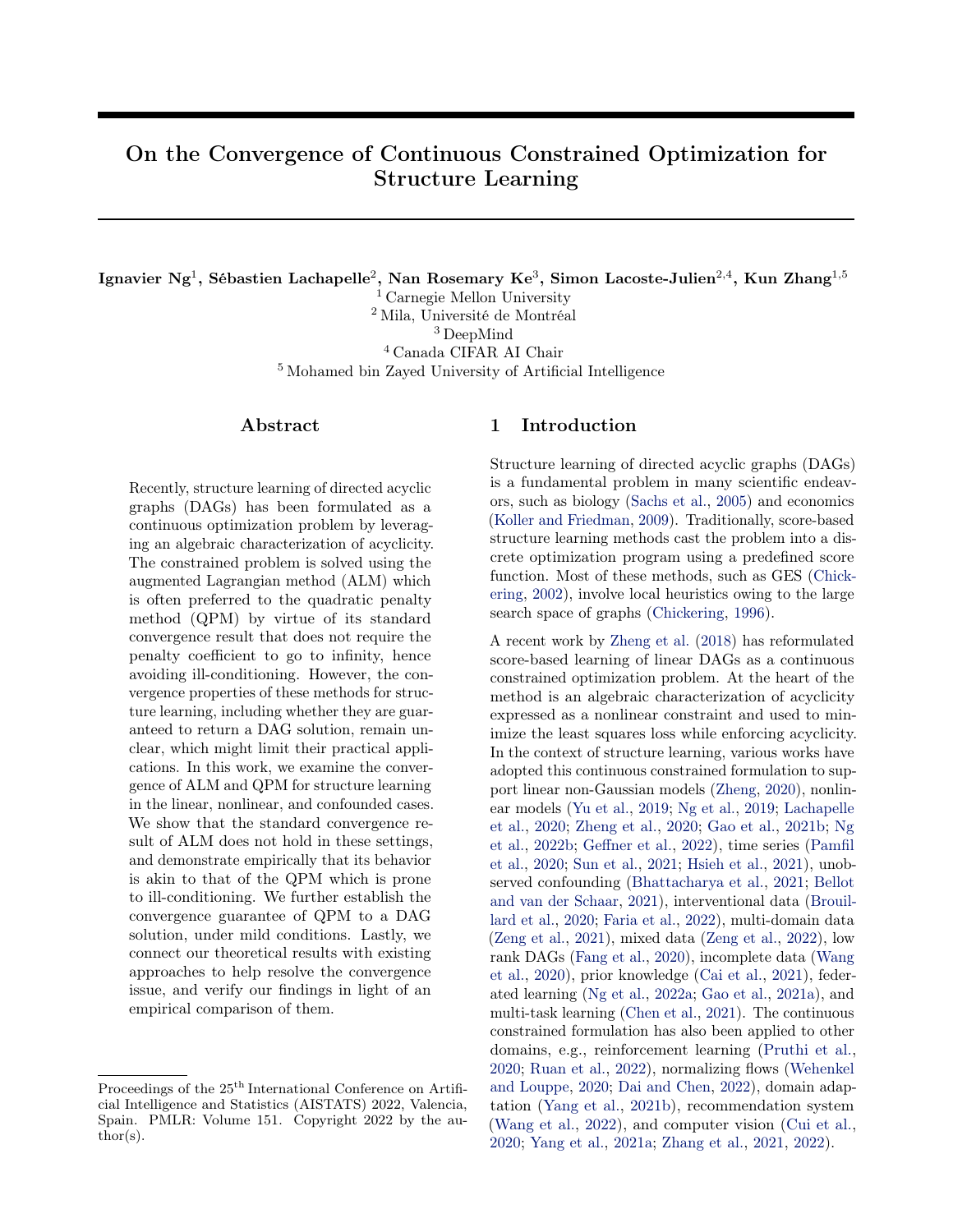<span id="page-17-0"></span>

Figure 5: Optimization processes of the continuous constrained formulation using ALM and QPM on synthetic data. The ground truths are 10-node ER1 graphs and the sample size is  $n = 1000$ . Each data point corresponds to the k-th iteration. Shaded area denotes standard errors over 30 trials.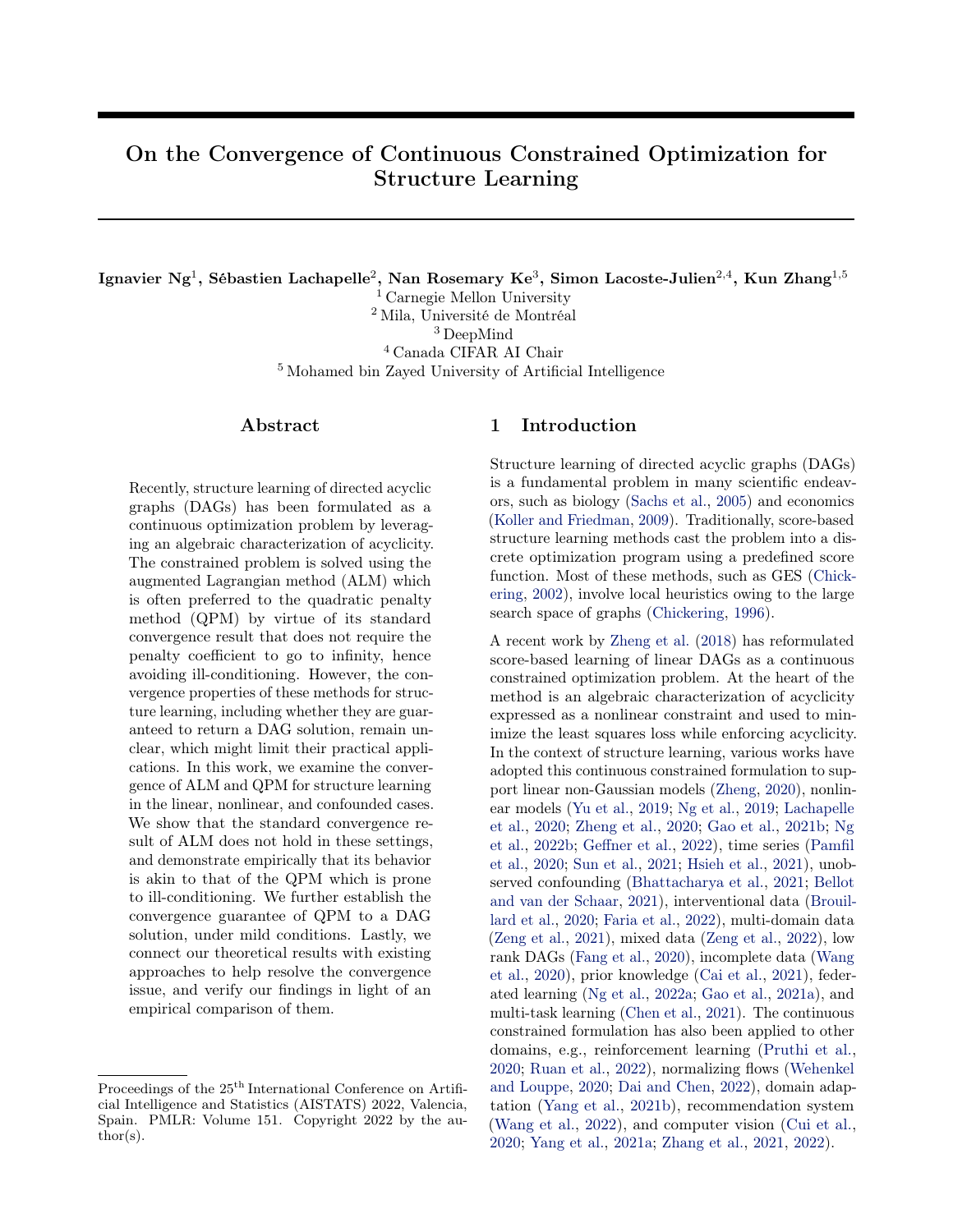<span id="page-18-0"></span>

Figure 6: Empirical results of the continuous constrained formulation using ALM and QPM on synthetic data. The ground truths are ER1 graphs and the sample size is  $n = 1000$ . Lower is better, except for TPR. Error bars denote standard errors over 30 trials.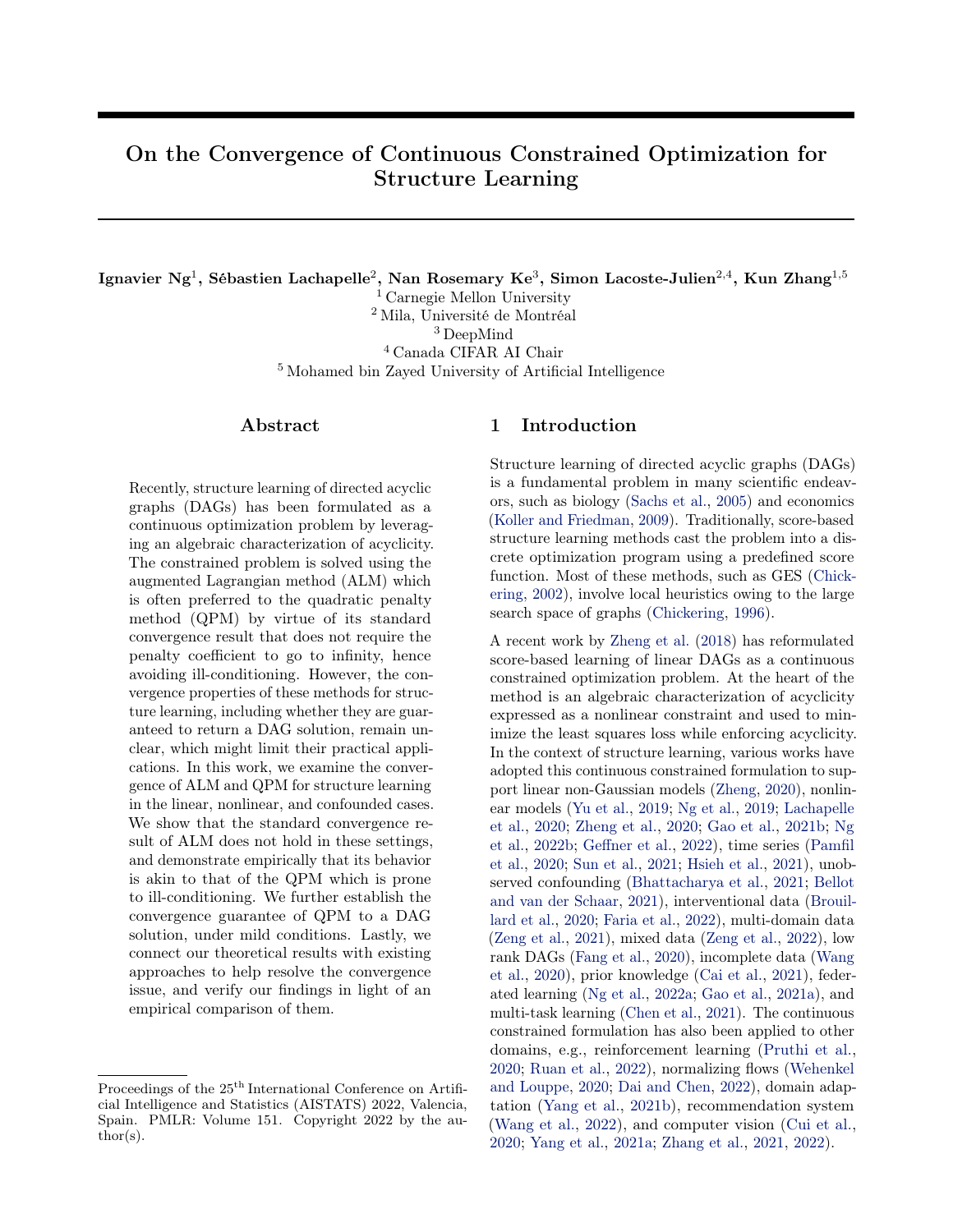<span id="page-19-0"></span>

Figure 7: Optimization processes of the continuous constrained formulation using ALM and QPM on a real dataset by [Sachs et al.](#page-10-0) [\(2005\)](#page-10-0). Each data point corresponds to the k-th iteration. Shaded area denotes standard errors over 30 trials.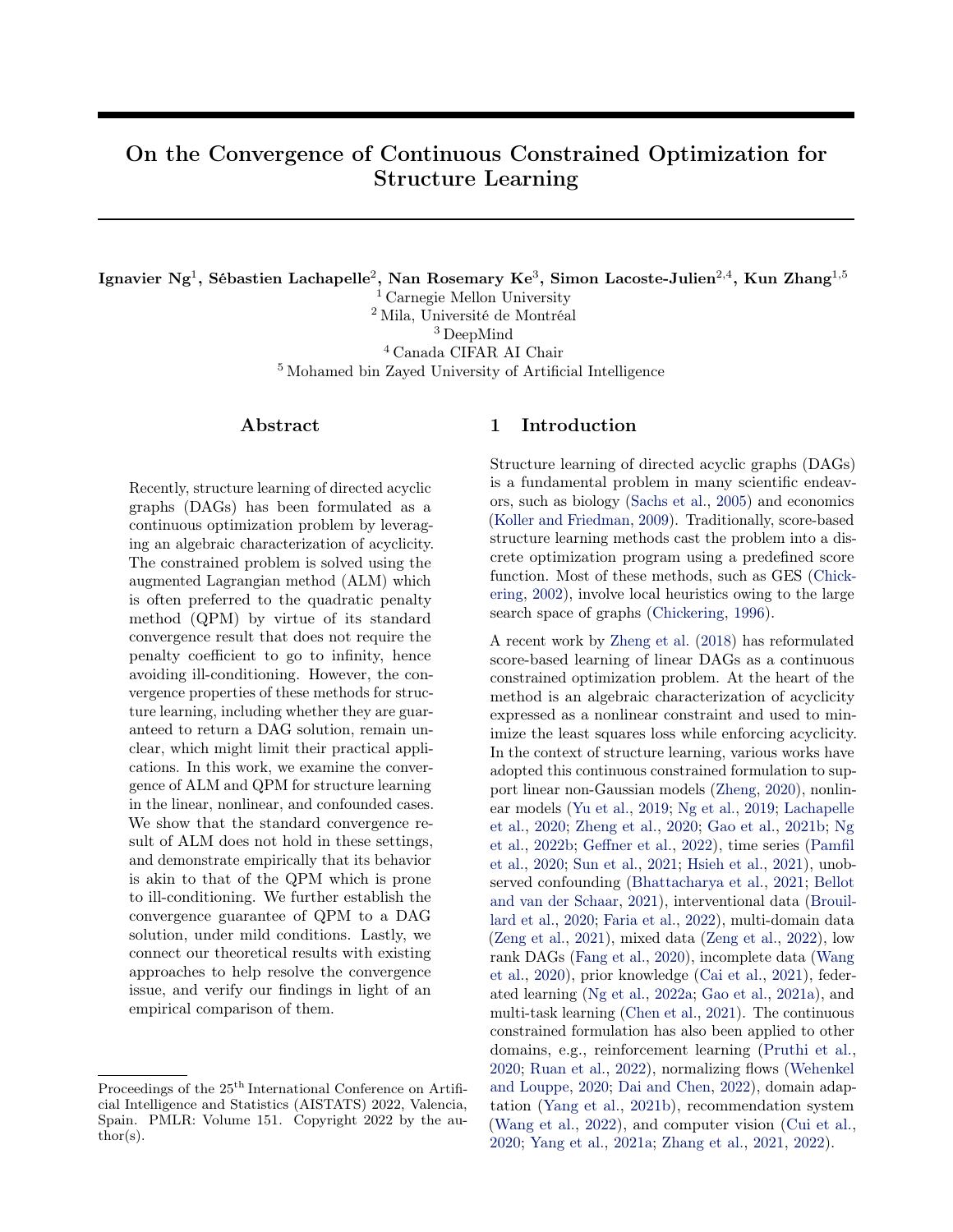<span id="page-20-0"></span>

(a) NOTEARS.



#### (b) NOTEARS-MLP-L1.

Figure 8: Optimization processes of different optimization algorithms for solving the QPM subproblems of NOTEARS and NOTEARS-MLP-L1 on synthetic data. The ground truths are 100-node ER1 graphs and the sample size is  $n = 1000$ . Each data point corresponds to the k-th iteration. Shaded area denotes standard errors over 30 trials. The blue line overlaps with the orange line in the first panel.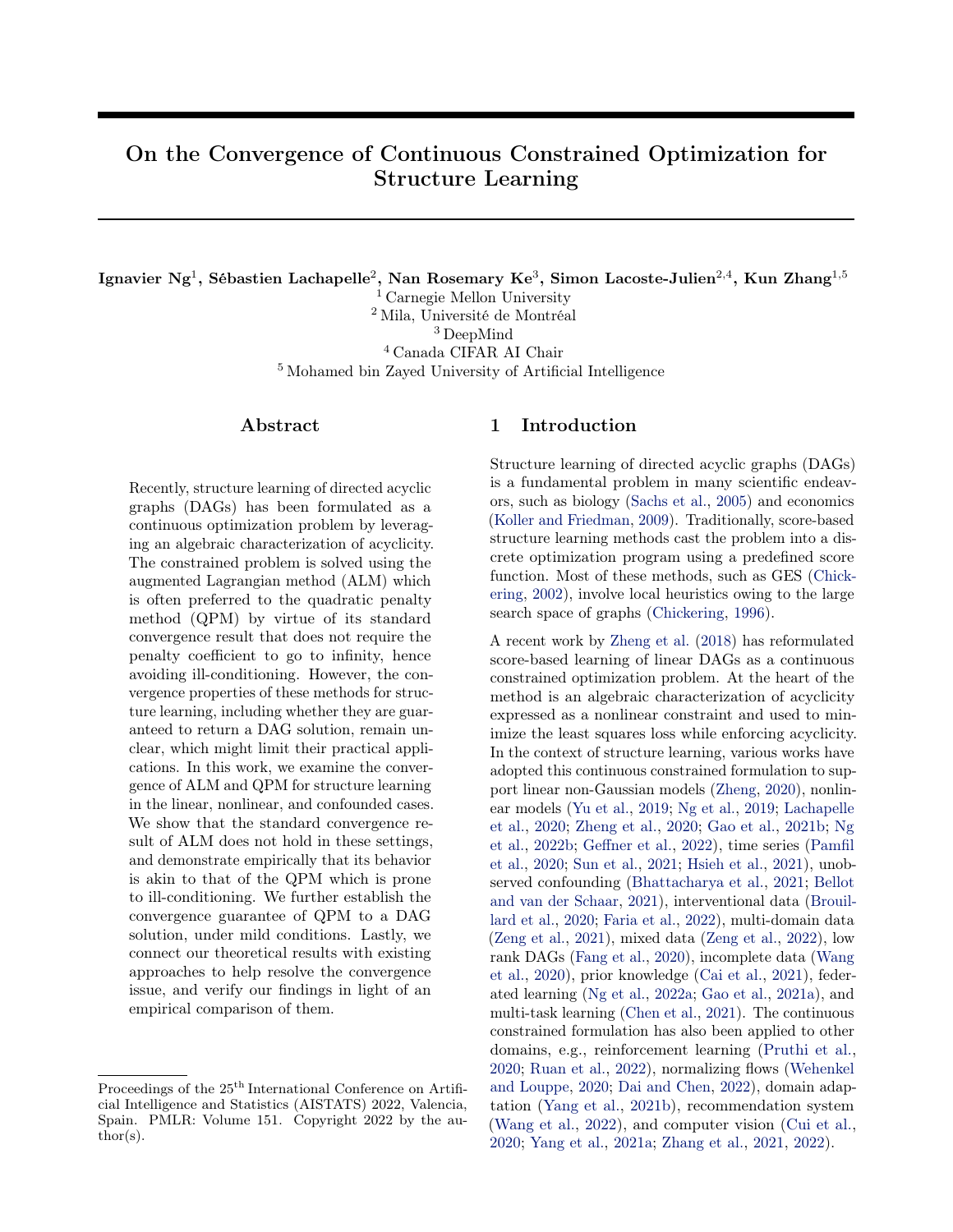<span id="page-21-0"></span>

(d) NOTEARS-MLP-L1 with SF4 graphs.

Figure 9: Empirical results of different optimization algorithms for solving the QPM subproblems of NOTEARS and NOTEARS-MLP-L1 on synthetic data. The sample size is  $n = 1000$ . Lower is better, except for TPR. Error bars denote standard errors over 30 trials.